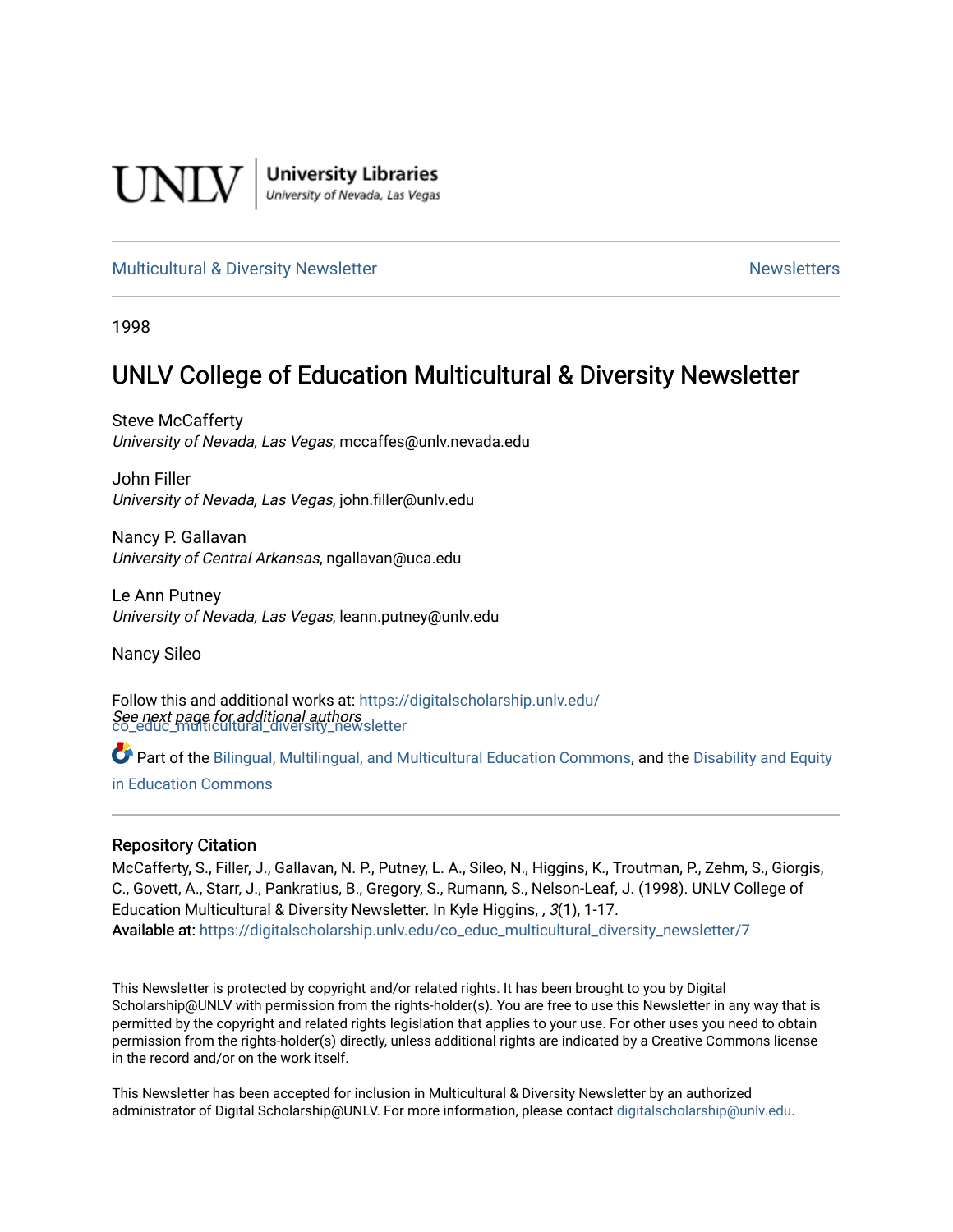#### Authors

Steve McCafferty, John Filler, Nancy P. Gallavan, Le Ann Putney, Nancy Sileo, Kyle Higgins, Porter Troutman, Stanley Zehm, Cyndi Giorgis, Aimee Govett, Jack Starr, Bill Pankratius, Sheila Gregory, Susan Rumann, and Joyce Nelson-Leaf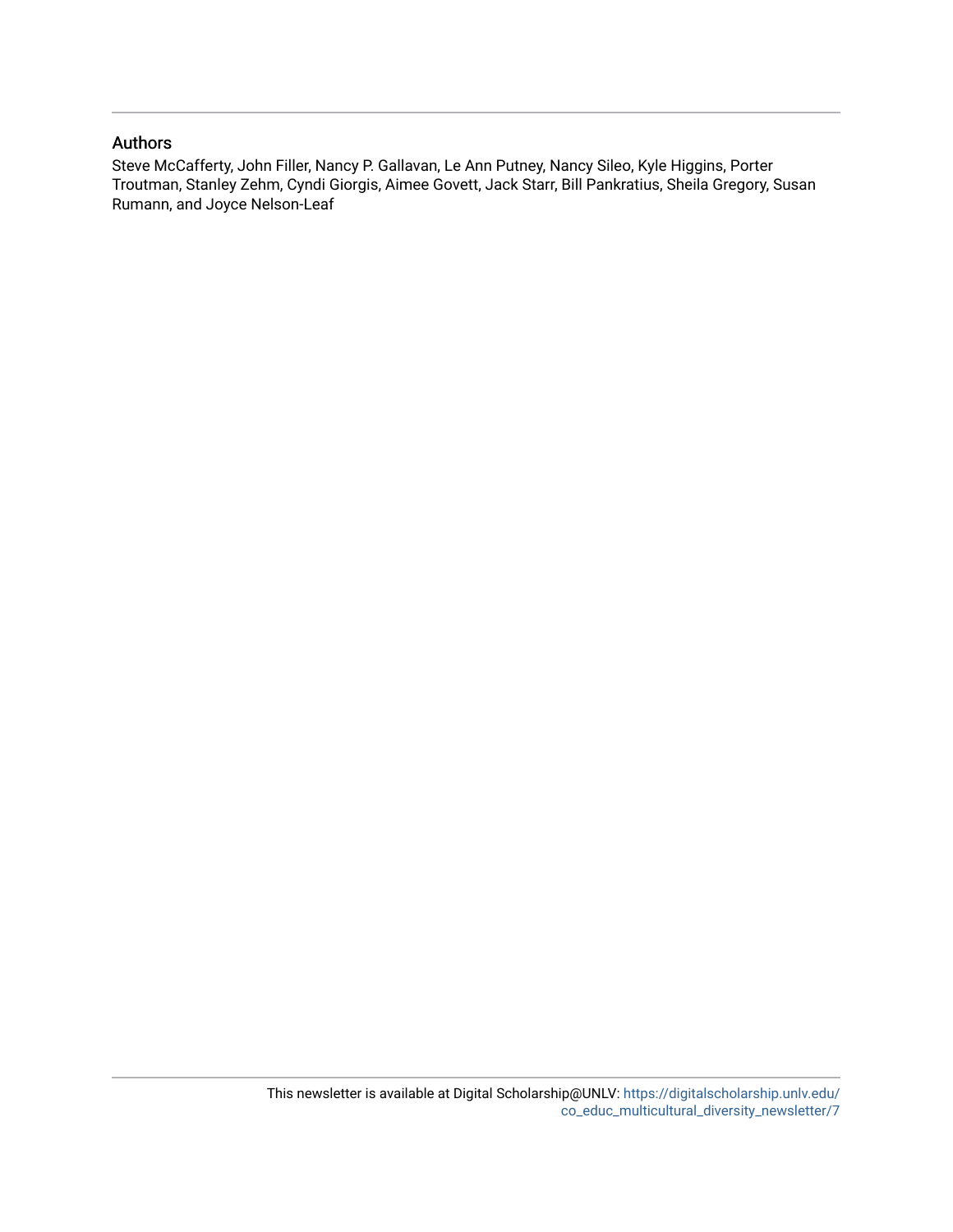

# **UNLV COLLEGE OF EDUCATION Multicultural & Diversity Newsletter**

Published by the Multicultural & Diversity Committee Volume 3, Issue Number 1, 1998

#### Members of the Multicultural & Diversity Committee:

Steve McCafferty, John Filler, Nancy Gallavan (Co-chair), LeAnn Putney, Nancy Sileo, Kyle Higgins, Porter Troutman (Co-chair), Stanley Zehm, Cyndi Giorgis, Aimee Govett, Jack Starr, Bill Pankratius, Sheila Gregory, Susan Rumann, and Joyce Nelson-Leaf

Kyle Higgins, Editor

\*\*\*This newsletter is published twice a semester. All contributions are welcome and should be addressed to Kyle Higgins, 895-1102, email: higgins@nevada.edu. \*\*\*



•

•

Join us on November 12, 13, and 14, 1998 at the Orleans Hotel and Casino for the 1st Annual Multicultural Conference & Luncheon sponsored by NvNAME (the Nevada chapter of the National Association for Multicultural Education.) The 1998 Multicultural Education conference will feature keynote addresses by: Mr. Herbert R. Stevens, Director of the San Carlos Apache Tribal Cultural Center; Dr. G. Pritchy Smith, Professor from the University of North Florida; Dr. Rudolfo Chavez Chavez, Professor from New Mexico State University; Mr. Charles E. Pace, Scholar with the Chataqua Public Humanities, Dr. Sam Chan, Professor from the California School of Professional Psychology; Dr. Mary Montie Bacon, owner and consultant with *Images of a Culture* ; and, Ms. Chris Giumchigliani, Clark County School District teacher and Assemblywoman from the State of Nevada District 9.

Break-out sessions will be led by K-12 teachers, educational consultants, and teacher educators to support classroom teachers as they seek ways to infuse culturally responsible and responsible pedagogy across the curriculum. Sessions also will benefit school administrators, staff developers, and teacher educators in their continued quest as learners exploring the importance of valuing diversity issues. A variety of cultural entertainment and venders will be featured.

Early bird registration is \$55.00 before October 30, 1998 and \$65.00 after October 30, 1998. Participants may register for PDE, TESL, or Continuing Education Credit. For more information and/or registration, contact Dr. Nancy P. Gallavan at UNLV. She may be reached at (702) 895-4884 or gallavan@nevada.edu. See you in November!!!

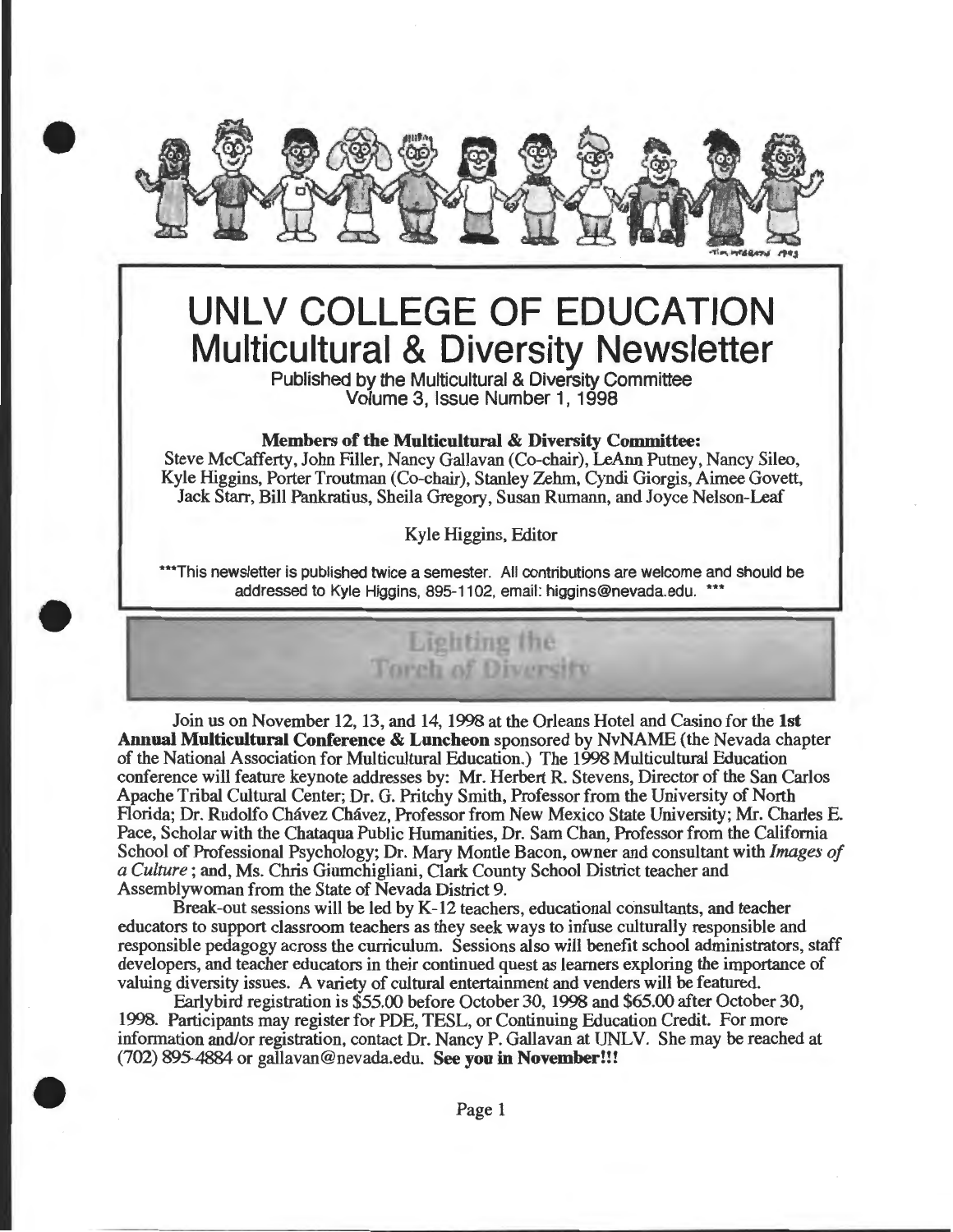#### **INVITED GUEST COLUMN**

**A BETTER I. D. E. A. by Karen Davis Assistant Professor Department of Special Education** 

•

•

•

President Bill Clinton signed the 1997 Amendments to the Individuals with Disabilities Education Act (IDEA) into law on June 4, 1997. Many of the new statutory provisions went into effect immediately. The overarching themes of the 1997 Reauthorization are a challenge to students with disabilities to participate in general education curriculum and statewide assessment and the provision of greater involvement of parents in all aspects of the special education process.

One of the key purposes of the IDEA Amendments of 1997 is to expand and promote opportunities for parents, special educators, related services, regular education, and other personnel to work in new partnerships at both the state and local level. Accordingly, the Amendments require that parents have the opportunity to participate in all meetings with respect to the identification, evaluation, and the educational placement of the child, and the provision of a free appropriate public education to their child. Parents must now be part of the teams that determine what evaluations are needed, eligibility for special education, and placement of their child. Schools must provide the parents with a copy of the child's evaluation and eligibility report in the parent's **native**  language in order to assist them to be equal, informed participants. .

New requirements for the evaluation and IEP provisions place great emphasis on the involvement and progress of children with<br>disabilities in the **general curriculum**. disabilities in the **general curriculum.**  Consequently, the IEP for all children with disabilities must address how the child will be involved and progress in the general curriculum. The IEP team must make an individualized determination regarding how the child will participate in the general curriculum and what, if any, educational needs will not be met through involvement in the general curriculum. Very often, regular education teachers play a central role in the education of children with disabilities

and have important expertise regarding the general curriculum and the general education environment. Accordingly, the IDEA Amendments of 1997 added a requirement that each child's IEP team must include at least one regular education teacher of the child. The content of the IEP has changed to include such items as the following: .

1. For the child whose behavior impedes his learning or that of others, consider, when appropriate, strategies including positive behavioral interventions, strategies and supports to address that behavior.

2. For the child with limited English proficiency, consider the language needs of the child.

3. For all children consider whether the child requires assistive technology.

4. Measurable annual goals related to enabling the child to be involved in and progress in the general curriculum.

5. Program modifications and support for all personnel necessary for the child's success in the general curriculum, and

6. How the parents will be informed of the child's progress on a regular basis and the extent to which the child's progress is sufficient to enable the child to achieve the goals by the

end of the year.<br>
In addition, children with disabilities will<br>
now be included in general state and districtwide assessment programs with appropriate accommodations noted on the child's IEP. If the IEP team determines that the child will not participate in a particular state or district-wide assessment, this fact must be noted on the IEP.<br>Documentation must include why the Documentation must include why the assessment is not appropriate and how the child will be assessed using alternative assessments.

The 1997 Amendments of IDEA added substantial provisions that address the discipline of children with disabilities. The new changes allow school personnel to order a change in placement of a child with a disability to an appropriate interim alternative setting (IAES) or suspension for not more than 10 school days. For a child who carries a weapon or who possesses or uses illegal drugs, the placement in the IAES may extend to 45 school days. Other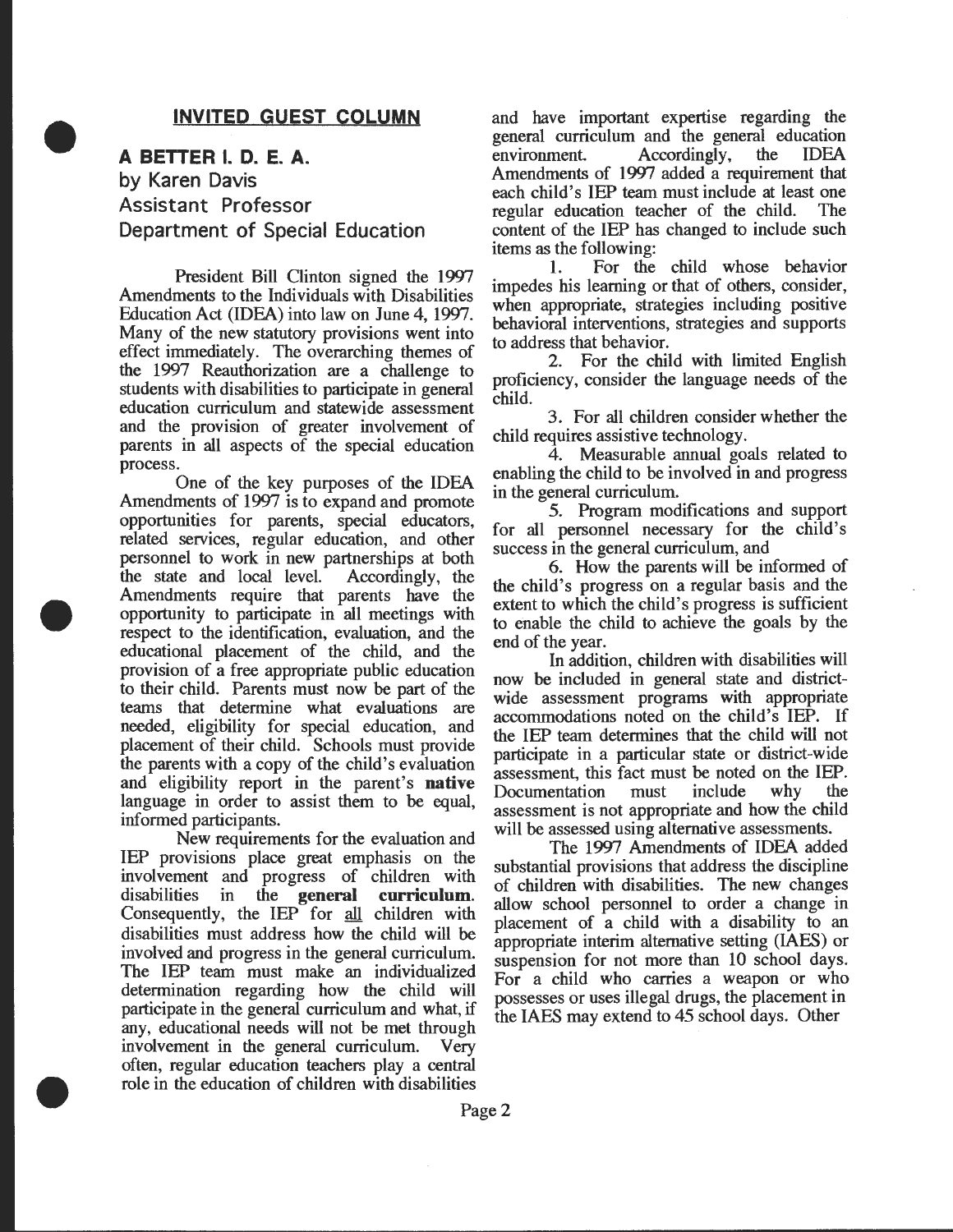provisions in the discipline section deal with behavior intervention plans, functional<br>behavioral assessments, manifestation assessments, manifestation determination, and children who have been referred but are not yet eligible for special education. The law now requires that school districts must not cease services and must continue to provide a free appropriate public education to a child with a disability even if they are expelled.

Additional information regarding Special Education or the 1997 Amendments to IDEA is available through the Department of Special Education, UNLV at 895-3205 or by contacting the author of this summary, Karen Davis, 895-1101 at UNLV.



#### **CAPITALIZATION RULES IN BLACK ABO WHITE (ON)**

**by Maria G. Ramirez** 

•

•

•

The rules for capitalizing words in English differ from those of Spanish. The Spanish language has few rules governing the capitalization of words. Proper names, the names of countries, abbreviation for titles, titles of literary work, and the first word in a sentence While those words are also capitalized in English, English requires a capital letter to be used for the days of the week, the months of the year, the nationality of persons, the names of languages, and the names of religions. A major distinction between the titles of literary work in Spanish and English needs to be pointed out, lest it result in confusion. In English, all of the major words in a literary title are capitalized, while in Spanish, only the first word of the title is capitalized, unless the title contains a proper name.

The intent is not to address differences in the rules for capitalization between Spanish and English but is offered as an introduction to the rule in English governing the capitalization of a person's nationality. The rule appears to be perfectly clear in its intent, capitalize the nationality of persons. Therefore, if a person is an American, American should be capitalized. The same rule applies for persons with a different nationality. The words French, British, Japanese, etc. are capitalized. The rule on capitalizing the nationality of a person is extended to a person's ethnicity. In other words, an American can also be Hispanic. The nationality is American but the person's ethnicity is Hispanic. The word Hispanic is capitalized, just as the word American.

Why then is white or black, when referring to a group of people or to an individual, not capitalized by most writers of the English language? Since the words are used to refer to the group's or the individual's ethnicity, should not the words White and Black be capitalized? The word Hispanic would never be written in English with a lower case h, unless of course the person was unaware of the English rules of capitalization or, perhaps, if the person was thinking in his/her first language and transferring the rule of that language to English.

Most scholars do not capitalize the words Black or White when referring to a group's or an individual's ethnicity. I suggest we think about applying the rule consistently in our writing. Perhaps, we should consider what we are really saying when we don't.

## **BILINGUAL EDUCATION, CATESOL AND NEVADA**

**by Steve McCafferty** 

This year I was elected to be the Nevada Representative to the California Teachers of English to Speakers of Other Languages (CATESOL) Organization, which despite the title includes Nevada. I will serve one year as the Assistant Representative before I take over the elected position in 1999. As such, I have had the opportunity to gain some insight into second language issues within California and Nevada, and I would like to allot the space here to first discussing one aspect of what Proposition 227 might mean for Nevada, and second, why it is a good idea for TESL teachers in Nevada to join CATESOL.

At the moment in California there is a great deal of confusion about Proposition 227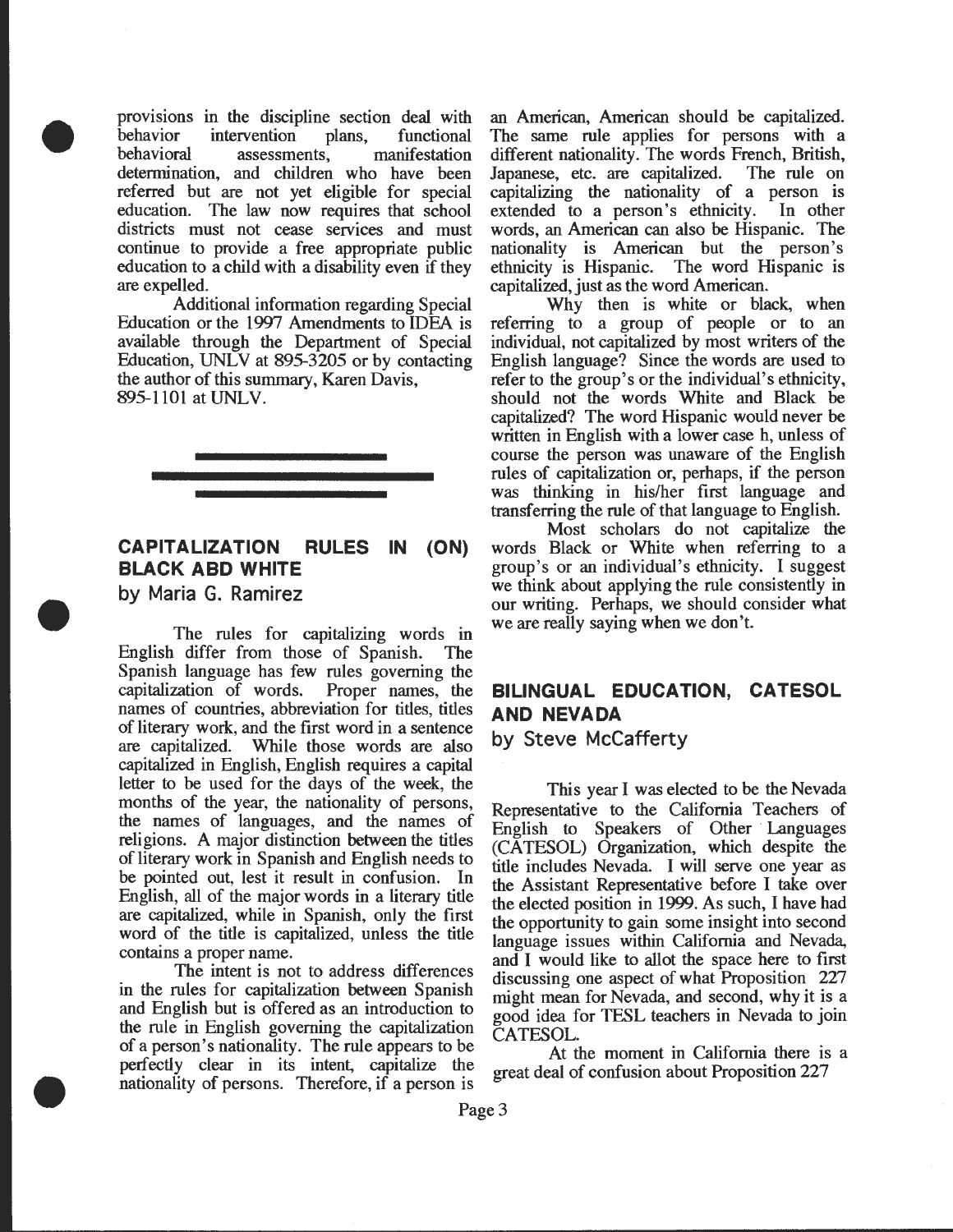on the part of school districts and individuals alike. At the extreme, apparently some districts are taking the position that use of a language other than English by a teacher is "illegal". Thus, teachers who are bilingual in Spanish, for example, are having to pretend not to be able to speak it anymore. This of course has sent many children home with tears streaming, and in general, has created a very oppressive atmosphere. The drastic nature of this kind of interpretation has caused even the authors of the proposition to publicly claim that such a reading is a misinterpretation of the bill. However, given the manner that these same forces represented the proposition, it is not surprising to me that there are people who would view this as its intent. Unfortunately, this also demonstrates just how far some people are willing to go, and reminds me of a psychological experiment where people were asked to push a button that supposedly sent an electric shock to an actor who writhed with pain. The thing is, people continued to press the button despite its obvious consequences, as the "experimenter" - in a white lab coat no less - provided them with the "authority" to do so.

•

•

•

It is clear that Nevada could face a similar challenge as California with regard to its bilingual programs. One of the most important lessons to be learned from California, from my point of view, relates to how bilingual programs are implemented in schools. It is well known that in California many of the programs were ineffective or even harmful to the education of the students who attended them. Despite this, they were allowed to continue for many years unchecked. This of course tainted the good programs - the vast majority - and allowed bilingual education in the State as a whole to be attacked. Therefore, it is crucial, I think, for Nevada professionals to take a proactive stance, to ensure, to the degree we can, that our programs conform to what is known about how to best implement bilingual education, to adhere to research in this area. If this is done, there is every chance of documenting the effectiveness of this form of education.

The second topic I want to discuss relates to professional development among Nevada's current and future TESL teachers. I believe that there are still many people out there who do not know that Nevada is a part of

CATESOL, that we have a Southern Nevada Chapter, and that the next annual conference will be held in Reno (the first time it will be held in Nevada).

The Southern Nevada Chapter held its annual conference on Sept. 25 and 26 on the UNLV campus. This conference is usually attended by around one-hundred people, offers credit, and focuses almost exclusively on practical issues for all levels of TESL. The annual CATESOL conference in Reno will be held from April 15-18, 1999. This conference usually attracts over three thousand people and covers a wide number of areas of interest to the profession. More than 50% of the presentations focus on classroom activities. This annual conference has been highly rated by attendees.

The due date for proposals is Oct. 30, 1998 for those who would like to share some aspect of what they do in the classroom or their research. More information concerning the conference can be obtained at the organization website (http://www .catesol.org) or via e-mail (VILA@UNR.EDU).

I would also like to suggest joining CATESOL. Membership is \$35 annually (\$25 for students). Members receive a newsletter and journal in addition to reduced fees for attending the local and the annual conference. I believe this is an excellent way to become more involved in the field, to get to know others, and gain important professional experience. It also allows us, more importantly, to address concerns specific to Nevada.

#### **INCLUSION IN THE PRESCHOOL: INDIVIDUALIZING FOR SUCCESS by John Filler**

When I visit student teachers in our early childhood education program one of my favorite first questions is "Why are you doing that?" Typically, the first activity that I observe is "Opening Group"; you know, all the children in a semi-circle with the teacher at the center. I like to have them explain to me why they are conducting opening group. "What exactly do you think that these children are getting from this activity?", I ask. Another of my favorites is to ask about "puzzle time". I don't see this, as a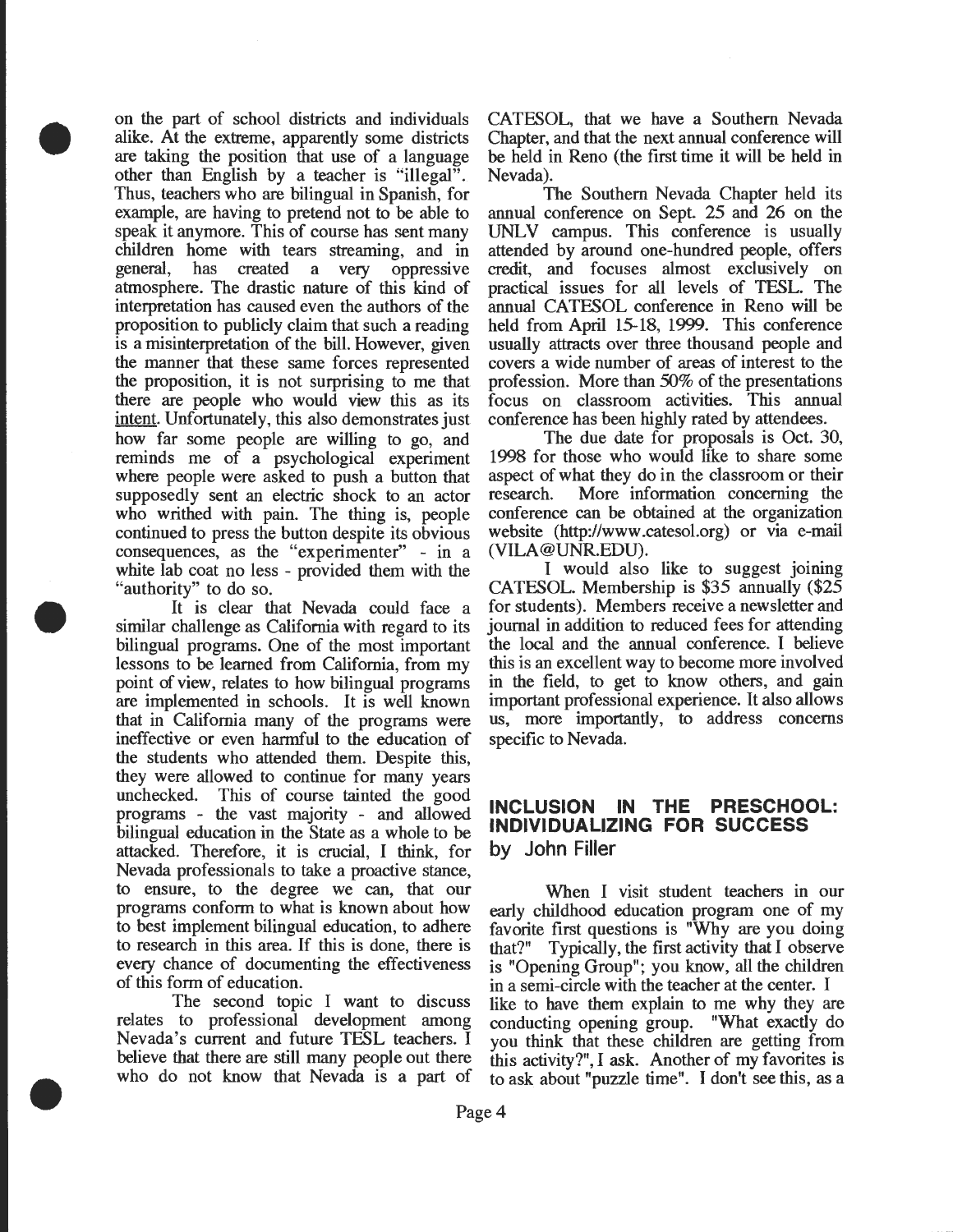specific activity, as often as I used to but there are still many preschool programs that have it as a regular planned part of each day.

•

•

•

The reason that I ask these questions is to prompt the students to think about why they do the things they do. What I hope to hear from them is that opening group (and puzzle time) allows numerous opportunities to focus upon many different age-appropriate skills. Not all children, even of the same age, are at the same developmental level, not all have the same interests, and certainly not all can sit quietly for the same length of time.

Diversity is a fact of life for today's teacher of young children. Because of this, the schedule of daily activities needs to consist of activities that accommodate a wide range of abilities and interests. For those of you who have followed the *Newsletter* for the past year or so, you may recall that I described how to plan accommodations in an earlier article (Volume 2, Issue 4, pp. 6-7). A good activity is one that allows the teacher the opportunity to individualize the goal for each child. For one student, the major purpose of "Opening Group" may be to learn the names of the other students; for another it is to learn to wait her tum; for yet a third child it may simply provide an opportunity to practice keeping her hands to herself and for another it is an excellent time to practice following directions. Who among these students is the child with a disability? You can't tell from the activity and that is exactly why it is a good one to include in the early childhood program. It can provide numerous opportunities to address the diverse needs of the students.

Defining the curriculum by reference to daily activities is an important characteristic of the popular approach to early education called "activity-based instruction". Dr. Diane Bricker and her colleagues at the University of Oregon have identified activity-based instruction as consisting of the following additional elements (Bricker & Woods Cripe, 1992). First, it is *child initialed.* That means that it is a method that encourages the child to initiate the activity. Let the children chose the activity and the materials whenever possible. Second, *instruction is embedded in recurring routine activities.* Children communicate throughout the day, at home, and at school. They are asked questions and they ask questions continuously,

each occasion providing an opportunity for both expressive and receptive elaboration. Third, expressive and receptive elaboration. activity-based instruction relies, heavily, upon *logical cues and consequences.* The activity, alone, may not be enough for most children.<br>Many children, those with and without Many children, those with and disabilities will require careful intra-activity teacher structuring. Each child's needs must be known and the cues that provide the occasions to practice the needed skills will have to be emphasized. In the example above, if one student needs practice on following directions then he will need to be given directions (the cue) perhaps in several different ways (e.g., individually and as a member of the group) and there must be clear consequences (e.g., missed tum) for failing to do so. Finally, activity-based instruction emphasizes the importance of teaching *functional sldlls,* skills that are demanded by the current environment in which the child exists and that foster age-appropriate independence (see *Multicultural* & *Diversity Newsletter,* Voulume 2, Issue 2, pp.- 5-6 for more discussion). What is the value of using puzzles as a means to practice fine motor, or perceptual motor skills when there are no puzzles at home? Wouldn't it be better to have the child practice using utensils to eat, opening and closing draws, doors, and boxes to get things and go places?

Next time I will discuss the advantages that inclusion offers to students without disabilities. There are a number of recent<br>research reports that suggest typically research reports that developing peers benefit in a number of rather surprising ways.

#### References

Bricker, D.D., & Woods Cripe, J.J. (1992). An *activity-based approach to early intervention.* Baltimore, MD: Paul H. Brookes Publishing Co.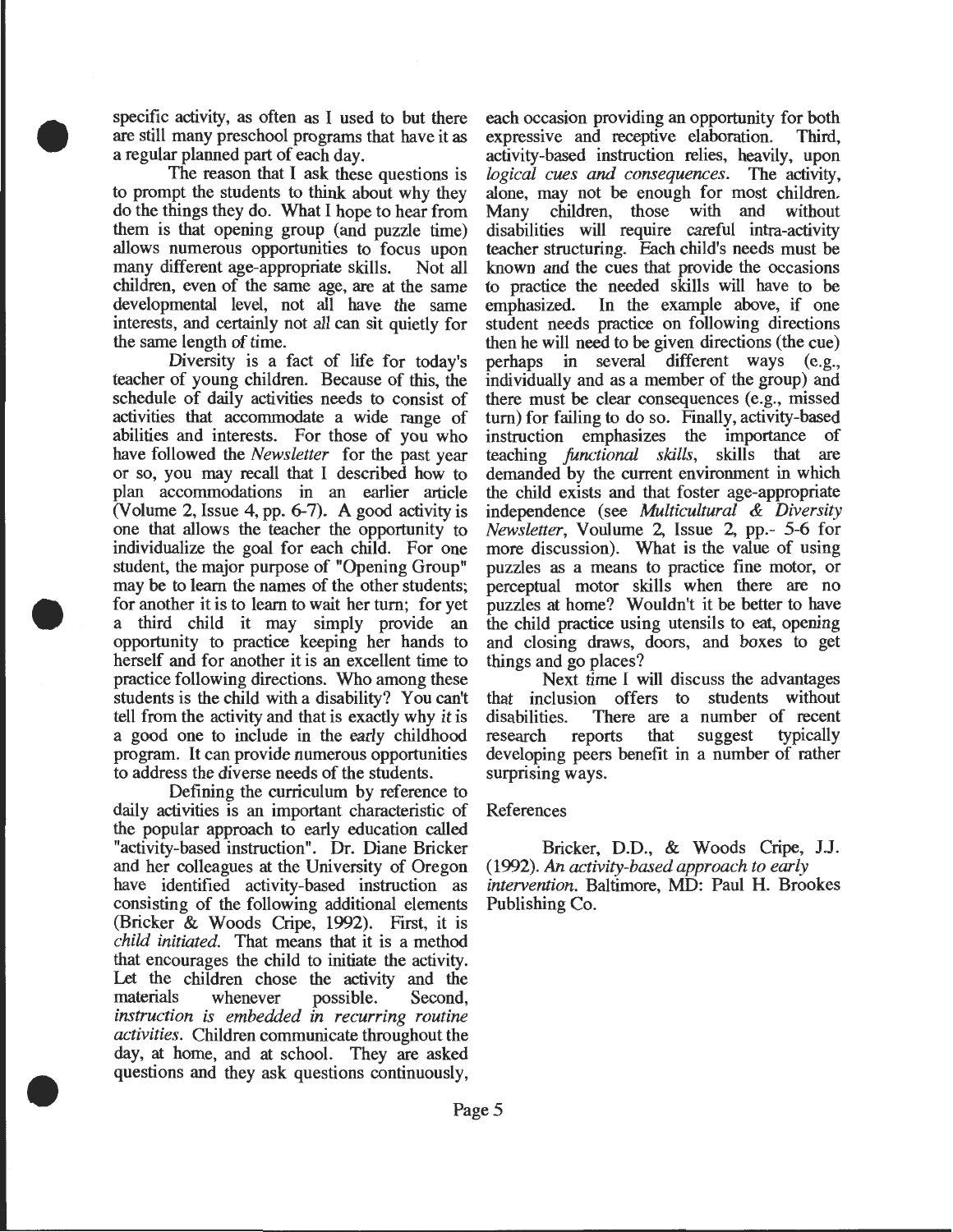#### **CONNECTING CULTURES THROUGH STORIES: AGEISM AS IT IS PORTRA YEO IN CHILDREN'S LITERATURE**

**by Cyndi Giorgis** 

•

•

•

Aging adults in this country are one of the fastest growing segments of our population. This group of citizens is often misunderstood by both children and adolescents. Exploring literature that helps to dispel the myth held by some that the elderly are useless in our society or to be pitied or feared, will push us all into gaining greater empathy and understanding.

There are several ways in which the elderly are portrayed in children's literature, but the most common is that of family member. Grandparents, particularly grandmothers are the subject of many books. Unfortunately, one aspect of grandparents that is particularly disturbing is that they are often stereotyped within the illustrations as individuals who are gray haired and quite advanced in age. This is even more problematic when the child shown with the grandparent is five to eight years in age. Sharing books such as these will naturally lend itself to children discussing their own grandparents and looking beyond the physical appearance to the role older adults play in our lives and their importance within society.

*Nana Upstairs & Nana Downstairs* is a classic Tomie dePaola story which is based on his own childhood experiences. Originally published in 1973, this autobiographical picture book was one of the first to introduce young children to the concept of death. This new edition of dePaola's is larger in format than the original and the illustrations have been re-done in full color with a slightly modified text. Every Sunday, four-year-old Tommy's family goes to visit his grandparents. His grandmother is busy downstairs, but his 94 year old greatgrandmother spends her days in bed upstairs. Tommy loves both of his grandmothers and takes time to visit with each. He is desolate however, when his upstairs Nana dies, but his mother comforts him by saying, "she will come back in your memory whenever you think about her." This is a nostalgic book but one that is a tribute to the love and memories we have of family members.

A young girl enjoys her visits to the Southwest, where Abuelita, her grandmother, lives in *Abuelita's Heart* by Amy Cordova. On the last day of her visit, a young girl and her grandmother share a happiness meal. Then Abuelita shows her granddaughter the healing herbs, the stars in the sky, the Cave of the Heart and other aspects of the land which, along with family, are guiding influences. The story's mystical mood is juxtaposed with strong, primitive-style paintings by Virginia Duncan that are bold in their depiction of the land and the flora and fauna that inhabit it. words, followed by their English translations appear frequently in the text. This lyrical book pays homage to the strength of ancestors and the beauty of the American Southwest through a sincere message.

The focus of *The Sunsets of Miss Olivia Wiggins* is Troy's great-grandmother, Miss Olivia who is in a nursing home. Together with his grandmother, Miss Angel, Troy visits Miss Olivia but she doesn't seem to notice their presence: "She just sits there, staring straight ahead, at nothing and at everything." But things that Troy and Miss Angel say prompt memories for Miss Olivia of times spent holding her babies and singing to them, or the smell of lilacs on a special spring day picnicking with the man she would marry. Realistic watercolor paintings transport the reader to the past and back to the present again as Miss Olivia remembers long ago. This tender story illustrates the need to continue maintaining loving relationships even when they are altered by Alzheimer's disease.

More books focus on grandmothers in children's literature while other stories depict loving relationships between grandfathers and their grandchildren. *Granddaddy's Gift* by Margaree King Mitchell tells of growing up on Granddaddy's farm in segregated Mississippi. When little Joe (named after her granddaddy, Joe Morgan) tries to stay home from school, Granddaddy insists that she must go even though the school is inferior because, as he tells her, one day she will need to choose her own way. When Granddaddy becomes the first volunteer in the community to try to register to

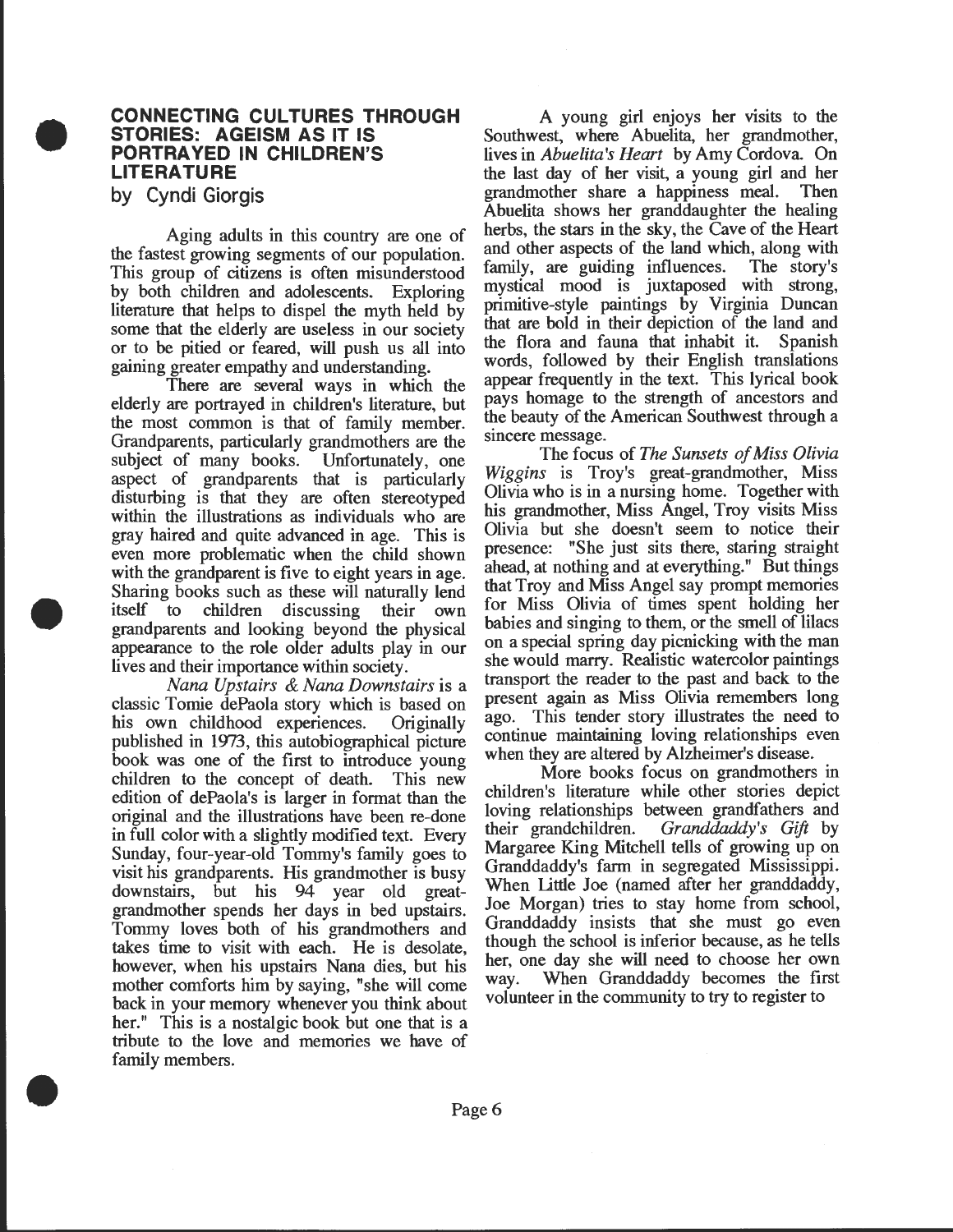vote, Little Joe is with him as he is humiliated by white officials and by an ugly crowd--and she is also with him when he refuses to give up. Larry Johnson's intense double-paged oil paintings personalize the familiar scenes of the civil rights movement, depicting not the famous leaders but ordinary people who made a difference. Through his efforts, Granddaddy created a legacy of pride and hope for his young granddaughter.

•

•

•

The grandfather in Cynthia Rylant's The *Island* is not the central focus of the book, but assists readers in understanding how the love and guidance of a grandparent shapes who we are and what we can become. This novel for older readers may seem to be rather simplistic, but the powerful journey taken by protagonist Daniel Jennings pulls readers in through their own emotional response to the story. On his twentieth birthday, Daniel recounts his childhood when he was orphaned after his parents death and sent to live with his grandfather on a remote island off the coast of British Columbia. The island's remoteness exemplifies Daniel's life as well since he does not go to school and rarely speaks to the other islanders. But there is a guiding force that he feels from his grandfather who nurtures and supports him through his adolescence. After a mystical encounter with a mermaid, a sea otter brings Daniel a key from the mermaid which vibrates whenever an animal is in distress. The key's symbolism will not be lost on readers as the changes that occur within Daniel also cause changes in other's lives. Years later, after his grandfather's death, Daniel's life finally comes full circle when the key brings him a puppy to love and the opening of his heart to others while the memory of his grandfather will forever remain with him.

At times, we misjudge the elderly because of preconceived ideas of who they are as in Jane Yolen's *Miz Berlin Walks.* Every evening Miz Berlin, who is viewed as being a bit strange, walks with her black umbrella and blue button coat past a young African American girl's house. In this engaging story, the young girl, Mary Louise, gathers up her courage and walks to the end of the block with the elderly white woman who tells about her own childhood through personal storytelling. The stories are as varied as their length--some last one block while

others are continued over several days--as the woman recalls the time it rained feathers, tells an intriguing folk tale, or reminiscences about the night she was born. When Mary Louise returns home each night from the walk, she repeats the stories to her doll "in order to keep ahold of them." Told through the perspective of an adult Mary Louise, Y olen tells of the power and the need to share stories and the impact they can have on our lives. Floyd Cooper's exquisite oilwash paintings are expressive and enhance this poignant story. Both text and illustrations show that the elderly are not to be feared, but respected and valued for the perspective of the past and present that they can bring to our lives.

The *Old Woman Who Named Things*  shares a different type of experience encountered in getting older. Cynthia Rylant's story tells of an old woman who has outlived all of her friends, but she does not like the idea of being lonely. To combat this loneliness, the old woman begins to name only those things she knows she could never outlive such as her house or car. This strategy works well until the day a hungry brown puppy shows up at her gate. Against her better judgment, the woman feeds the puppy, but makes it clear that under no circumstances could he stay because, "if he stayed, she would have to give him a name." The woman continues to feed the hungry puppy until one day he fails to return. After locating the puppy at the dog pound, the woman has no other choice than to give him a name (Lucky) since she has grown quite fond of him. Kathryn Brown's expressive watercolor illustrations and Rylant's lighthearted text clearly convey the love that exists between people and their pets no matter what the age.

Marianna Dengler's *The Worry Stone*  represents three layers of story about an old woman who encounters a lonely boy in the park. As the woman reminisces about her childhood, the boy helps her remember about finding a worry stone and the story her grandfather told her. The grandfather's legend is at the heart of the book for when the old woman gives the actual stone to the boy, he doesn't seem to understand until the woman proceeds to tell the tale. Then readers realize the story is bridging the loneliness common to both the boy and the woman. The woman's family story along with the folktale remind readers of the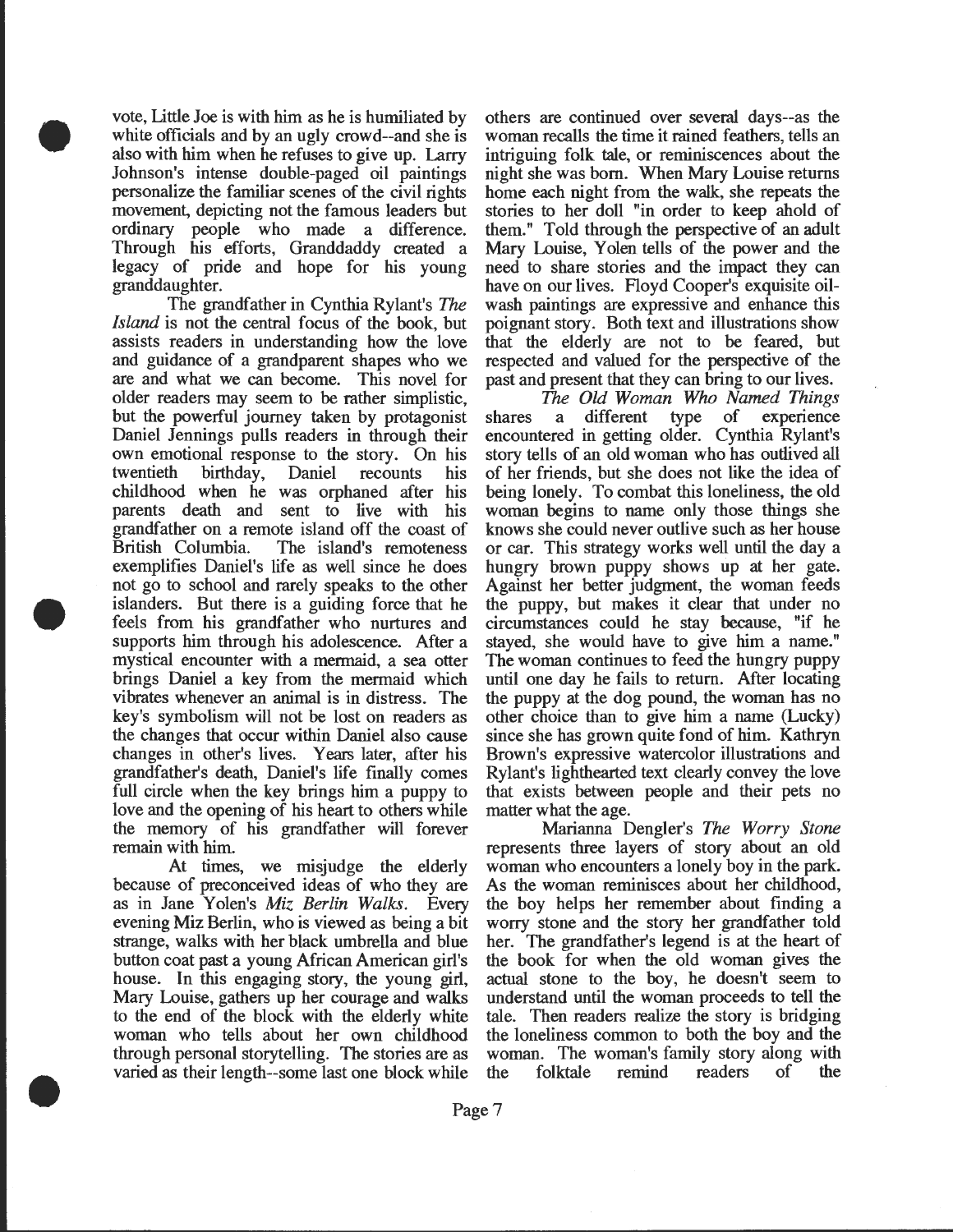interconnectedness of lives over time, generations, and places. Illustrations by Sibyl Graber Gerig in watercolor and watercolor pencils capture the emotions within the stories being told. Soft, colorful backgrounds emphasize various features of the characters as they interact within the three stories.

•

•

•

An older book, but one that illustrates the value of elders in our life is *The Old, Old Man and the Very little Boy* by Kristine L. Franklin. Wrinkled and toothless, the old man sits on a stump in an African village, sharing his wisdom. The little boy listens to stories of hunting, bravery, the sweetness of love, and he wonders if the old man was ever little. Growing up and going through the changes and phases of his own life, the boy comes to appreciate the reality behind the old man's words. Terea Shaffer's evocative illustrations portray characters against simple backdrops of warm earth, pale sky, and an occasional hut. This unique story shows how the cycle of generations influences our thinking and how much we can learn from those who have experienced times that we will never know.

Books related to issues of ageism often focus on stories about grandparents. There are also a few books that show the relationship between a child and an older adult. Possibly through sharing books with children and discussing the role of the elderly in our society we can enlighten our own perspective as well as those of children. This will enable us to view older adults as individuals who can bring much to our lives as they continue to contribute to society while providing us with a sense of history through the stories they have to share.

#### Books reviewed:

Cordova, A. (1997). *Ability's heart.* Ill. V. Duncan. New York: Simon & Schuster. Unpaged. ISBN 0-689-80181-5.

Dengler, M. (1996). *The worry stone.*  Ill. S. G. Gerig. Flagstaff, AZ: Northland. Unpaged. ISBN 0-87358-642-5.

dePaola, T. (1998). *Nana upstairs* & *Nana downstairs.* New York: Putnam. Unpaged. ISBN 0-399-23108-0.

Franklin, K. (1992). *The old, old man and the very little boy.* Ill. T. Shaffer. New York: Atheneum. Unpaged. ISBN 0-689- 31735-2.

Lammick, L. (1998). *The sunsets of Miss Olivia Wiggins.* IlL C. Bergum. Atlanta: Peachtree. Unpaged. ISBN 1-56145-139-8.

Mitchell, **M.** (1997). *Granddaddy's gift.* IlL L. Johnson. New York: Bridgewater. Unpaged. ISBN 098167-4010-0.

Rylant, C. (1998). The *islander: A novel.* New York: DK Ink. 96 pp. ISBN 0- 789-4290-8.

Rylant, C. (1996). *The old woman who named things.* Ill. K. Brown. San Diego, CA:<br>Harcourt Brace. Unpaged. ISBN 0-15-Harcourt Brace. Unpaged. ISBN 0-15- 257809-9.

Yolen,J. (1997). *Miz Berlin walks.* Ill. F. Cooper. New York: Philomel. Unpaged. ISBN 0-399-22938-8.

## **SUPPORT FOR A MORE EQUITABLE CLASSROOM**

**by Joyce Nelson-Leaf** 

The Educational Equity Resource Center/Nevada EQUALS may be the place for you if you would like some additional support for obtaining a more equitable classroom. We have a **Resource Library** of over 1,000 books, videos, handouts, activities, posters, and more. There is a **Mentors and Models Program** you can use to include role models employed in a variety of nontraditional careers in your classroom or course. These mentors can talk to your students about when they use your subject area on the job, how they handle any number of biases, and career / educational requirements and opportunities. The Center offers a number of **in-service and pre-service trainings** and presentations upon request.

The director of the Center is a certified GESA (Generating Expections in Student Achievement) trainer, a level two trainer for True Colors, and REACH trained (Respecting Ethnic and Cultural Heritage). She is also a trainer for Student-to-Student Sexual Harassment in Schools, EQUALS, and Family Math and Family Science. Shorter presentations to classes have included any of these topics and also nontraditional careers, multicultural education, gender equity, cooperative learning, using role models in the classroom, equity in math and science, and career and women's issues. The Center can provide school in-services or pre-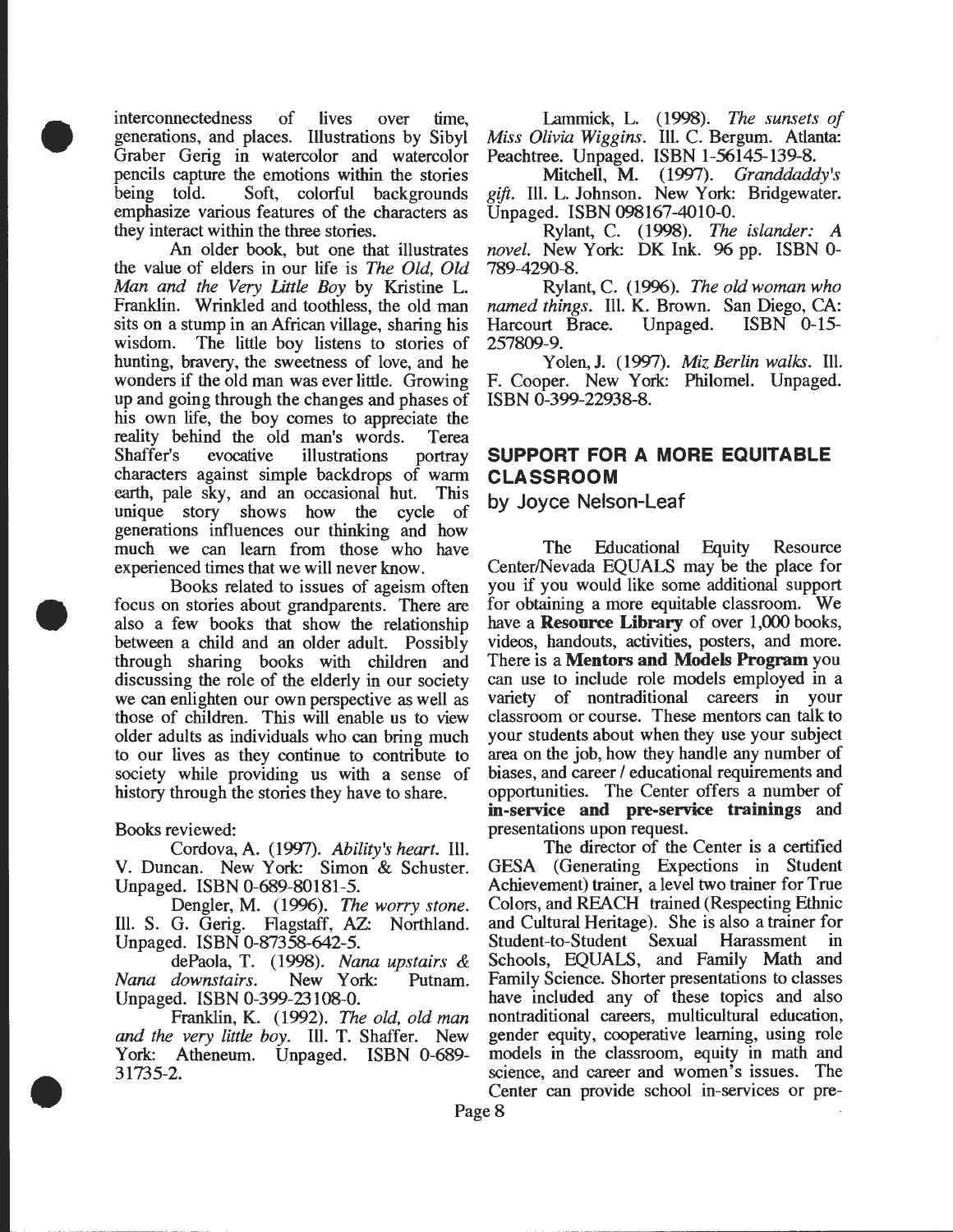service presentations. The Center is indeed a plethora of information.

•

•

•

Two annual programs that the Center has sponsored are the **Expanding Your Horizons in Science and Mathematics Conference for Sixth through Twelfth Grade Girls** (this year's Conference is March 13) and **An Income of Her Own** (dates to be announced). Your involvement as a volunteer, a recruiter of participants, or presenter would be greatly appreciated.

Finally, if you are uncertain of how to incorporate equity into your classroom or would simply like to discuss the issue, the director is available for **consultation.** She would be happy to talk with you since this is her favorite subject!

**For more information** about the Educational Equity Resource Center/Nevada EQUALS and its activities, either call Joyce Nelson-Leaf at 895-1380, or visit the Center in the Carlson Education Building, Room 348, or

e-mail us at: *equity@nevada.edu.* 

### **MAKING COOPERATIVE LEARNING EQUITABLE by Stanley Zehm**

In the most recent issue of *Educational Leadership,* (56(1), 18-21), there is an important article that **1** would like to bring to the **THE BUBBLE CHILDREN**  attention of my teacher education colleagues. **by Susan Marie Rumann**  Written by Elizabeth Cohen, an educational sociologist at Stanford University, this article<br>provides teacher educators with information to surrounding the "Final Frisode" of Seinfeld provides teacher educators with information to surrounding the "Final Episode" of *Seinfeld*  assist preservice and inservice teachers with an on television (May 14, 1998). For nearly three understanding of the devastating effects of weeks prior to the final episode nary a understanding of the devastating effects of weeks prior to the final episode, nary a academic status disorders on the access to commercial break would occur on NBC without

I first became aware of the paralyzing Episode." Alas, the big day arrived and I, like<br>effects of poverty on children's academic millions of other viewers planned my schedule effects of poverty on children's academic millions of other viewers, planned my schedule<br>progress during the years I served as a inner-<br>so that I could be privy to a historical moment. progress during the years I served as a inner-<br>city classroom teacher in the public schools. There I set intrigued as the final enisode walked city classroom teacher in the public schools. There 1 sat, intrigued, as the final episode walked absent. When they were present in my personally don't have a recollection of the full classroom, they often appeared reluctant to bistory as I have only recently tuned into the classroom, they often appeared reluctant to history as I have only recently tuned into the participate in interactive learning activities such seinfeld phenomena; but one vignette from the as creative dramatics, reader's theater, or group archives sang an all too familiar tune. discussions. Not infrequently, when they were<br>assigned to a group, I would see them disengage<br>trivial pursuit with the "Bubble Boy" when the

from the group activity and sit silently in chairs pulled back from the center of the group activity. erroneously ascribed these behaviors to negative attitudes or lack of skills.

I wish I had known then what I came to learn later on about how to recognize the devastating effects of status on the academic progress of children from poor families. I deeply regret that I did not know how to create equal status interactions in my classrooms. With the current emphasis on cooperative learning in our elementary and secondary classrooms, it is imperative that we prepare our preservice and inservice teachers to make cooperative learning equitable. In recent years, I have observed so many students in elementary and secondary classrooms who have been marginalized by the high status students who take over the group and silence the voices of low status students. Interventions to bring equity to cooperative learning experiences and to provide equal access to socially constructed learning are being effectively used by teachers today. I urge you to read Dr. Cohen's article. If you find this reading useful, you might want to read her books and articles listed in the reference section of her *Educational Leadership* article. This is a topic I would enjoy sharing information with any of you who may be interested.

academic status disorders on the access to commercial break would occur on NBC without learning of children from poverty. g of children from poverty.<br>I first became aware of the paralyzing Frisode," Also the big day arrived and Like us through the archives of Seinfeld-history. I Seinfeld phenomena; but, one vignette from the

trivial pursuit with the "Bubble Boy" when the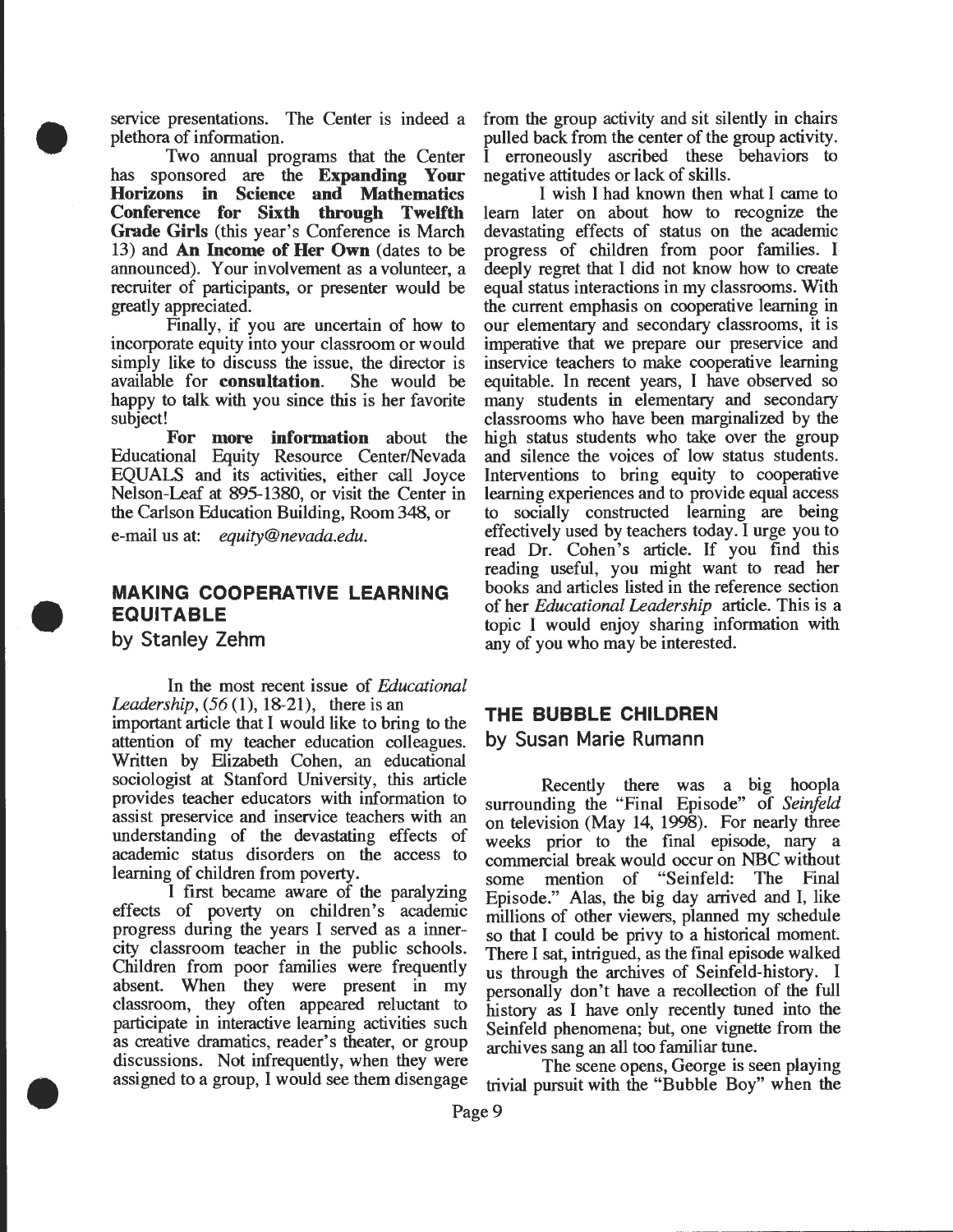question arises as to who invaded Spain. The "Bubble Boy" responds correctly with "the Moors." Nevertheless, George tells him he is incorrect because the answer written on the card<br>states "the Moops." They proceed to argue They proceed to argue. which results in a physical confrontation and the "Bubble Boy's" bubble burst.

•

•

•

Watching this scene play out on my television reminded me again of the connections between popular culture media and public school. As "George" was struggling with the "Bubble Boy," children throughout the nation were struggling with becoming "bubble children" themselves. In the public school classrooms throughout the nation children were being subjected to a game of "trivial pursuit" disguised as standardized testing. On a yearly<br>basis, children are asked to transform basis, children are asked to transform themselves into "Bubble Boys and Girls," filling out scantrons with the correct response. They are asked to respond to trivial questions presented under the guise of demonstrating their academic abilities. I wonder how many of their "bubbles" will burst when the results come in.

As educators, I ask that we look beyond the hoopla, so to say. The purpose of schooling is to educate. The teaching/learning process is one that is full of action, excitement, discovery, exploration, questioning, experimenting, and much more. The children of our educational system are being asked to "think for themselves" as they explore the schooling environment. Our five and six-year-old children enter school as gifted scientists, mathematicians, language explorers, and THINKERS! Then, they go to school.

The implications of an educational focus on standardized testing discredits the inherent enthusiasm of students entering public education. Consistently and repeatedly, a public outcry can be heard that children are not thinking critically. Perhaps then, we --students, teachers, administrators, and community members alike, must revisit the emphasis we have put on the regurgitation of knowledge through standardized test performance versus the construction of knowledge. I publicly challenge all the "Georges" and "Bubble Boys and Girls" to go beyond the trivial and strive to construct truths.

## SUGGESTED MULTICULTURAL INFUSION ACTIVITIES

by Nancy P. Gallavan and Porter Lee Troutman, Jr.

Graduate students enrolled in Dr. Nancy Gallavan's Multicultural Education course have been asked why  $K-12$  teachers are not using effective multicultural education practices. Responses from experienced classroom teachers reveal five major categories describing teachers' personal beliefs and professional behaviors. The supporting reasons are relevant nor only to K-12 teachers, the identified evidence can help<br>guide administrators, staff developers, administrators, staff developers, curriculum designers, and teacher educators in promoting educational reform and systemic change vital for infusing cultural diversity across the curriculum.

CATEGORY 1: Teachers do not know or understand what multicultural education is. Teachers report that many of them lack a clear definition or understanding of the subject matter especially within the classroom context. Teachers state that not all teachers have taken multicultural education courses; some of their multicultural education courses were taught via an additive approach or ethnic studies approach rather than the infusion approach. Their K-12 schools do no promote staff development inservices that address cultural diversity issues, or inservices that include multicultural education treat multicultural education in a superficial manner. Unfortunately, many staff development inservices addressing cultural diversity become negative discussions that leave average teachers feeling helpless or hostile. In general, teachers shared that inservices frequently are too short, not well attended, and poorly organized.<br>CATEGORY II: Teachers do not

CATEGORY II: know how to use effective multicultural education practices. Many teachers feel that they are unsure how to integrate effective multicultural education practices into their current curriculum without decontextualizing the content. likewise, they are unsure how to infuse effective strategies into their current teaching practices incorporating alternative and authentic assessments to meet cultural differences. Many teachers are uncomfortable

Page 10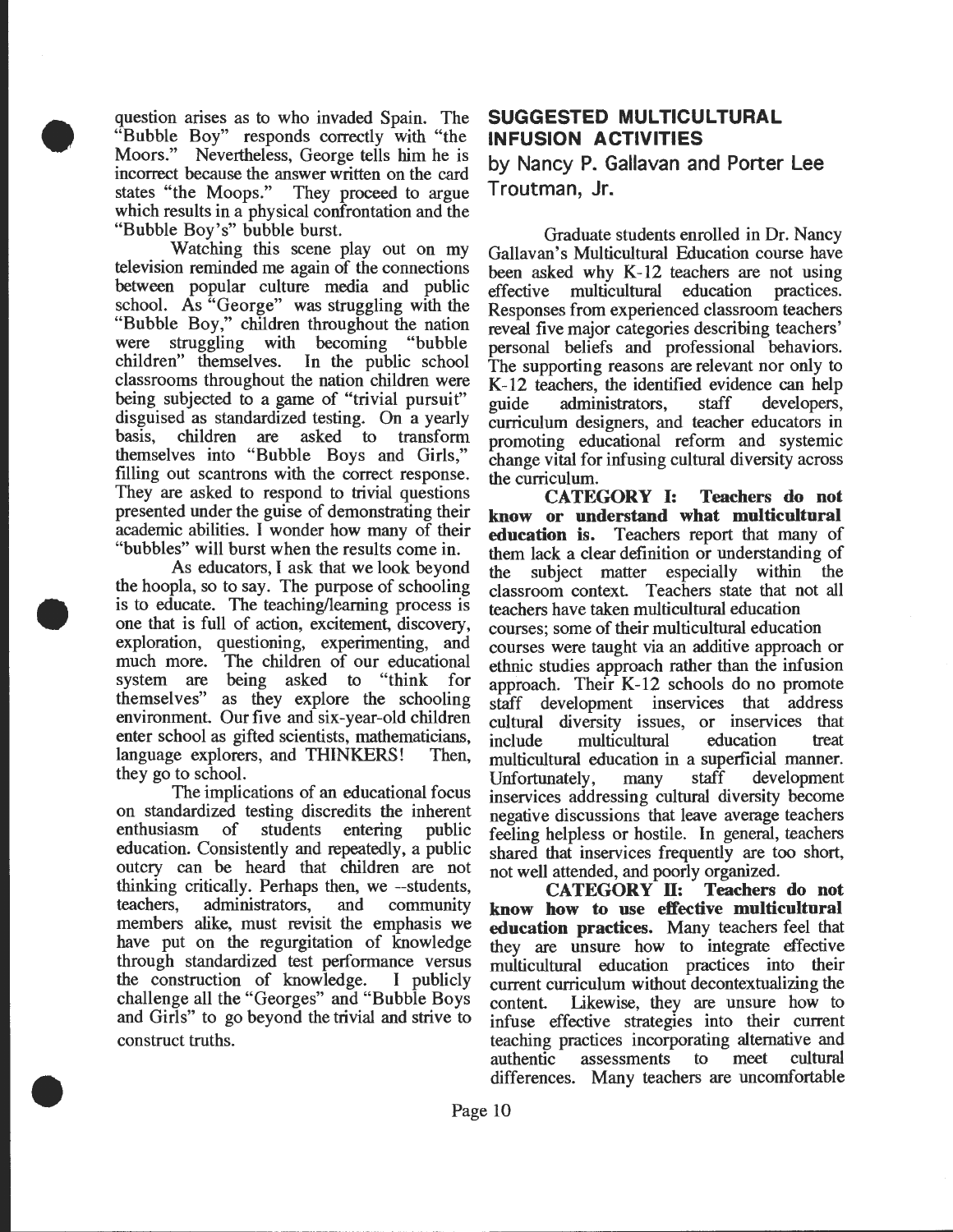teaching about prejudice reduction, stereotyping, and/or tolerance; they report that teaching about race relations and human equality belongs in a class specific to that subject area. They shared that infusing effective multicultural education practices would require too much time and energy in an already overcrowded curriculum. It would be easier if there were a prescribed textbook series they could follow and implement.

•

•

•

**CATEGORY m: Teachers are not motivated to learn effective multicultural education practices.** Sadly, the teachers shared that many of them do not care about multicultural education nor do they feel that it is important. Teachers state that this often is the attitude reflected by their building and district administrators. Teachers are not reinforced to learn or use effective multicultural education practices; they do not feel a need to pursue such practices for the academic success of their students nor for their own professional growth and development.

**CATEGORY IV: Teachers are resistant to learn effective multicultural education practices.** Beyond lack of motivation, teachers often demonstrate resistance. Many teachers feel multicultural education is for other teachers---teachers who are assigned to"at-risk" or "inner city"schools. They do not want to upset their current classrooms and communities. Other teachers feel they have learned effective multicultural education practices from their "on the job" training or from knowing a person of color. And, some teachers feel that they are teaching effective multicultural education practices gleaned from their own personal world travels visiting a variety of international cultures. These teachers have changed multicultural education into global studies.

**CATEGORY V: Teachers do not realize their full responsibilities as educators for using effective multicultural education practices.** This last category is the most revealing as knowing teachers share the reality that many of their colleagues do not infuse culturally responsible and responsible pedagogy nor do they want to. Teachers have not accepted their role for teaching all students

about all students within today's changing society.

## **ASSUMPTIONS, VALUES, BELIEFS, AND CULTURAL DIVERSITY**

**by Bill Pankratius** 

The assumptions, values, and beliefs (A VBs) of our students are the major contributing factor in how they approach the cultural diversity aspects of our curriculum. These AVBs about cultural diversity can be deeply held and are highly resistant to change. They can rise to a level equal to that of knowledge. Students and teachers often consider them as common "facts" or general knowledge.

In a previous study by Troutman, Pankratius, and Gallavan, we found many

surface changes, and a few deep changes in A VBs by our students on the topic of multicultural education. If we don't address A VBs about cultural diversity, our students will pass through our program with no change in

them.<br>Where do they come from? They come from our experiences, our hero/ines, our parents, our mentors, our peers, our readings, and our basic nature. Do our students know what their assumptions, values, and beliefs are? Are they "hidden?" Most of our pre-service and inservice teachers hold hidden assumptions that are behind the decisions that make every day in the classroom. Do we, the Professors know our own?

Assumptions are based on knowledge about one's self. A giant step towards critical thinking in teacher education comes about when we become aware of the power of underlying assumptions. Making the assumptions explicit happens when we recognize them, when we name them, and when we externalize them. After the assumptions are made explicit, we ought to scrutinize their accuracy and validity. We ought to look for contextual limitations, invalidating circumstances, and other distortions. Then, when we become aware of those assumptions, when we are able to make them explicit, and we can validate them, only then we

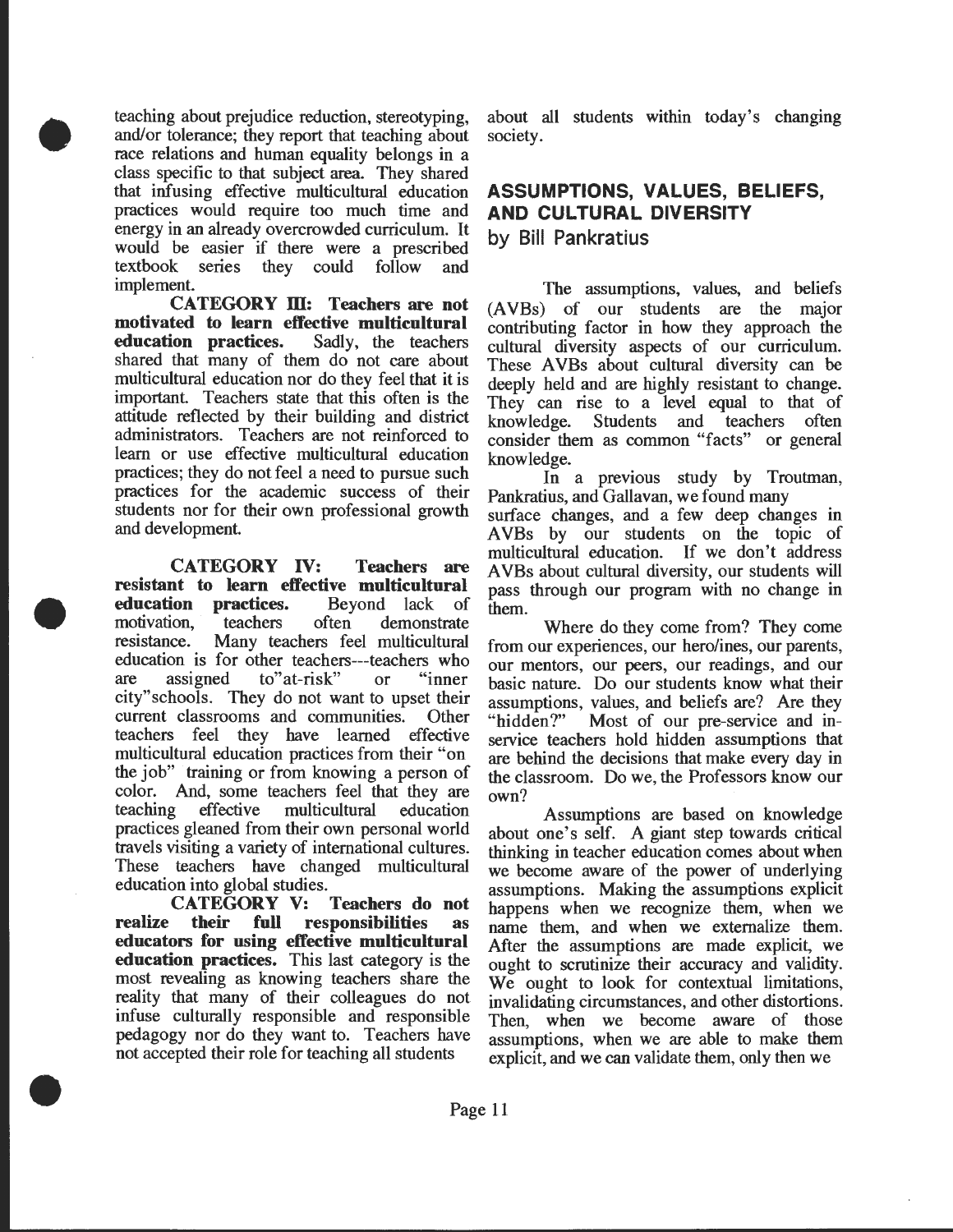can say that we are thinking critically in respect to the transformation from student to teacher.

•

•

•

Assumptions are rules of thumb that govern our actions. They can be paradigmatic if they reflect deeply held worldviews, prescriptive if they reflect what should be happening (value laden), or causal if they express a cause and Most assumptions are neither wholly right nor wholly wrong. They are highly dependent on their context. If we believe in preparing reflective teachers and in Giroux's Intellectual Teacher, then we ought to accept Foucault's words:

The work of an intellectual is not to mold the political will of others; it is, through the analyses that he[ she] does in [her]his own field, to re-examine evidence and assumptions, to shake up habitual ways of working and thinking, to dissipate conventional familiarities, to re-evaluate rules and institutions ...

**Michel Foucault** (1926-84), French philosopher. "The Concern for Truth," interview in Le *Magazine Litteraire*  (Paris, May 1984; repr. in *Foucault*  Live, ed. by Sylvère Lotringer, 1989).

Values can be thought of as value judgements that often shield biases and discrimination. Values are of some importance to our students (and us?) and often carry the tag "should."

Barbara Ehrenreich illustrates a value that still plagues us:

There can be no more ancient and traditional American value than ignorance. English-only speakers brought it with them to this country three centuries ago, and they quickly imposed it on the Africans- who were not allowed to learn to read and writeand on the Native Americans, who were simply not allowed.

> **Barbara Ehrenreich** (b. 1941), U.S. author, columnist. *The Worst Years of Our Lives,* "Language Barrier" (1989; repr. 1991).

Beliefs are accepted at the same level of "truth," actuality or validity. Students rely

upon them in teacher preparation programs. They are often unshakable. The beliefs spoken about here are educational beliefs and not religious beliefs. Kafka wrote:

"A belief is like a guillotine, just as heavy, just as light."

**Franz Kafka** (1883-1924), German novelist, short-story writer. The *Collected Aphorisms, no. 87 (Oct.* 1917-Feb. 1918; published in *Shorter Works,* vol. 1, ed. and tr. by Malcolm Pasley, 1973).

I have been searching for my own assumptions, values, and beliefs and find that they change, they guide my teaching, can be difficult to uncover and to be made explicit.

Of course my assumptions, values, and beliefs about education are embedded in my background. My parents were alcoholics and of<br>the lumpen proletariat. Father was a strict the lumpen proletariat. German who beat my mother and myself. My mom was raped when I was 11 and died when I was in high school. We lived in a mixed ethnic neighborhood---Irish,German,ltalian Catholics, Lutherans, Greek Orthodox, Jews, Blacks, and Puerto Ricans mainly. We played together on the streets of upper New York. We didn't think about differences until we went home for dinner and our parents used those disparaging words about our friends and neighbors.

I was born in Harlem in 1940. We moved 11 times in seven years---from basement to basement. We were homeless for a while. We lived with two other families (8 children) in a two bedroom apartment for a year. I went to five different schools---public and Catholic. I thought it was a fun life until I left New York and saw the rest of the world.

I was influenced by the civil rights movement and Racism in the military (ours) and the South. I was an anti-war protester after I left the military in 1966. I protested the causalities of our great society wherever I saw injustice. I saw evil in the stratification of our country and for over fifty years the policy of deliberate abandonment of our inner city schools.

I'll share a few beliefs I have about our learners. You can ask me for the rest. I value a pedagogy of liberation---which subsumes many other topics. I believe (and this is research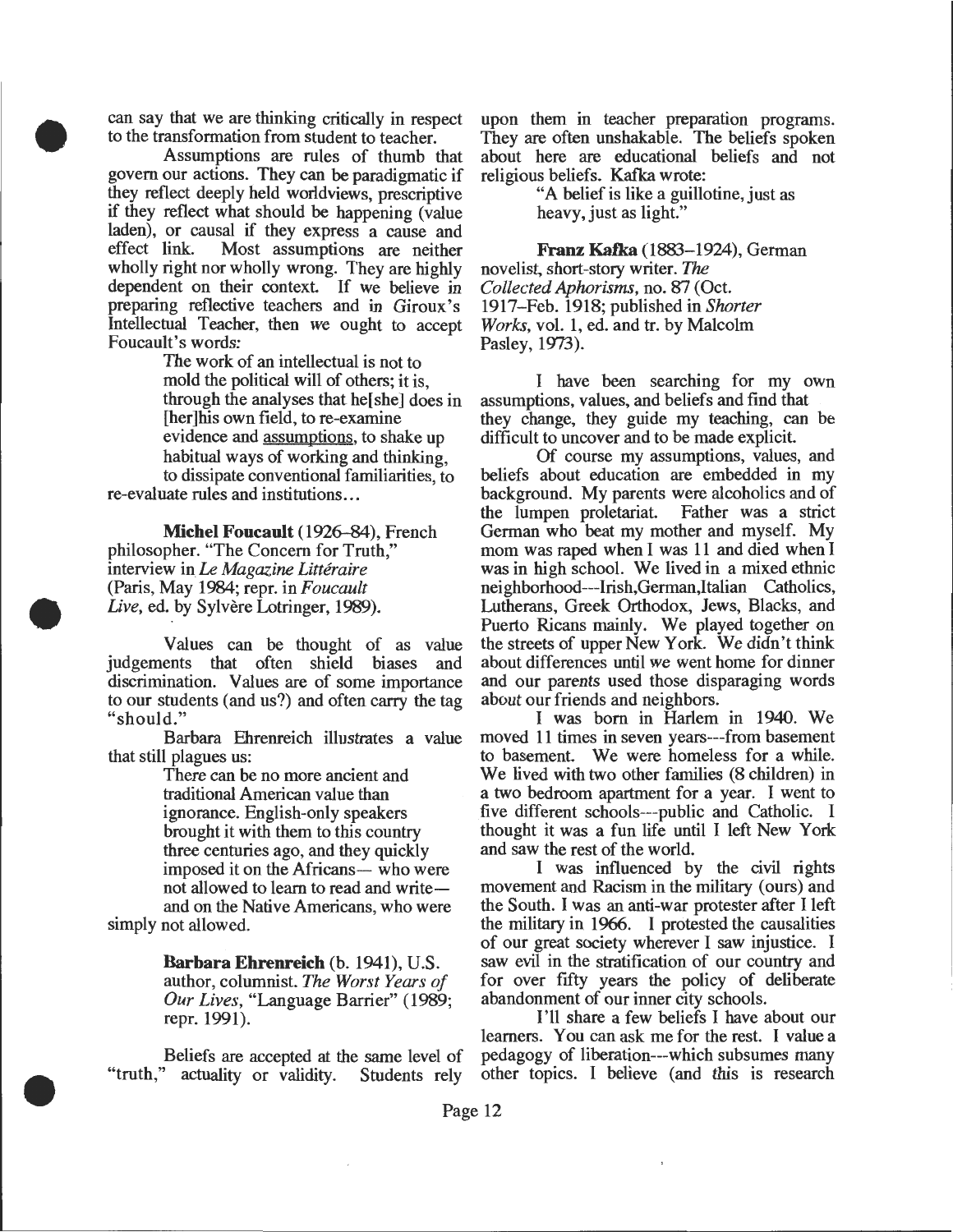based) that our teacher candidates have preexisting cognitive structures that are highly resistant to change, heavily culturally dependent, even in the face of observational evidence and/or formal classroom instruction to the contrary. They have constructed a varied repertoire of personal practical knowledge (which is not codifiable) about teachers, teaching and learners yet have little understanding of how learning takes place and teach with no regard to cultural differences.

If we continue not to address our preservice teacher's AVBs, we of course will continue to "produce" white teachers for white schools.

#### **ON THE OCCASION OF THE 9th ANNIVERSARY OF MY EDUCATIONAL EPIPHANY and IN TRIBUTE TO FIFTEEN VERY SPECIAL STUDENTS**

**by Kyle Higgins** 

•

•

•

In the fall of 1989 I went back and taught----1 had been away from the classroom for four years. Yes, I was in the classroom a couple of times a week for the grants I managed; and, yes, I was in the classroom supervising students----but, for four years I had been away from the daily, direct responsibility of a group of children. I took a leave of absence from my work at the University of Washington, moved back to Albuquerque, and applied for a teaching position at Kit Carson Elementary School.

Kit Carson is located in one of the poorest and most stressful barrios in Albuquerque. It is located on the edge of the Albuquerque city limits and spills over into the county of Bernalillo. This means that many of the roads in the neighborhood are unpaved, that wild dogs often wander the area, and that building rules and codes do not exist. The positives are the sweet smell of alfalfa in the early morning, the constant mooing of cows while teaching, the sense that one is working in a neighborhood that time forgot.

I was thrilled with my new job. I was excited by the challenge---my students feed into Ernie Pyle Middle School and Rio Grande High School. During this time period, Ernie Pyle Middle School had one of the worst drug problems in the city and Rio Grande High School had approximately a 75% drop out rate. I knew the statistics were bad, but I felt I was well trained, I felt I knew the culture, I spoke some Spanish, and I felt that I had something. to give to my students and the commumty. Everyone who knew me thought I had gone totally insane: (1) for leaving an incredible job, (2) if I felt compelled to teach again, why not an "regular" school, and (3) "had I heard what was going on in the south valley lately!"

During the first two weeks of school I met and became friends with the four other new teachers. There was one other new special education teacher and three new General Education teachers in grades four and five. All had just graduated from UNM with their Bachelor's Degrees in Education and all were in their early twenties. The five of us bonded immediately---we all had two things in common- -we wanted to be at Kit Carson Elementary School and we all thought we were pretty good teachers.

I was assigned to teach the intermediate (4th & 5th grade) C Level classroom. In the State of New Mexico, this translates into a half day Special Education program. The students spend half of the day in Special Education and half of the day in their General Education classroom.

All fifteen of my students had been diagnosed as having a communication disorder. It is unclear as to exactly what this diagnosis means---it is one used almost exclusively in New Mexico for students who's native language is something other than English. Fourteen of my students came from bilingual homes and one from a monolingual home in which only Spanish was spoken. All fifteen of my students received speech and language services once a week for language difficulties. All of my students received free breakfast and lunch at school.

Unfortunately, none of the veteran General Education teachers would allow my students into their classrooms for the requisite half day. They told me that my students were too unrulely and disruptive. I learned quickly that my students had huge reputations---~and, that indeed they were well deserved reputations! So I turned to my three new friends who just happened to teach the grades I needed. Not a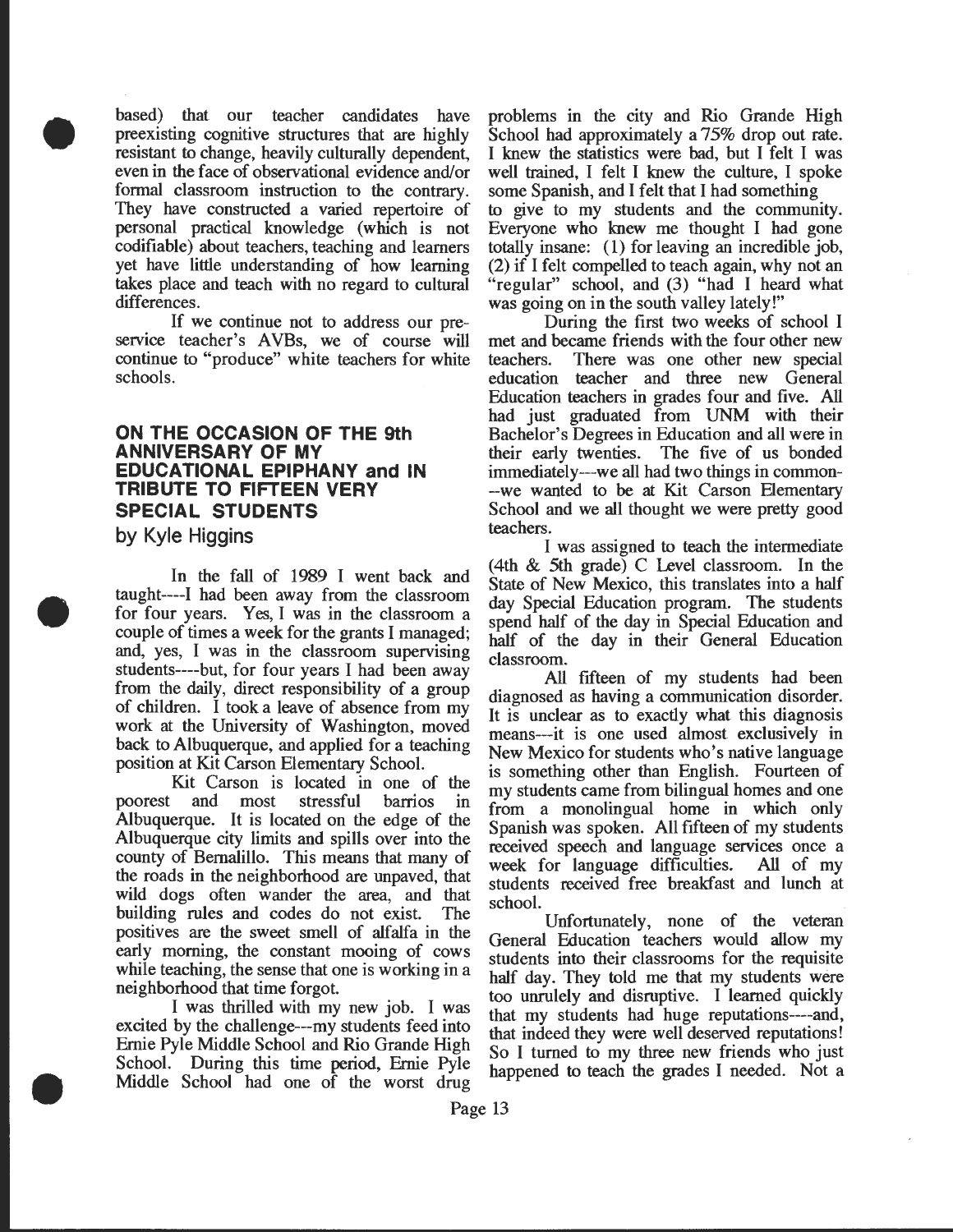one said no---even though it would add five kids to each of their class lists! They were there to teach and teach they would! I told them what I had heard about my students----they did not care. Bless them, there is something to be said for youth, enthusiasm, and naivete. They were the best three General Education teachers I have ever worked with! I often wonder where they are now.

•

•

•

The fifteen students who figure in my educational ephphany are:

Rochina 1----Rochina's mother was the president of the Kit Carson PTA. Rochina had an older brother who was highly gifted and three sisters. The sisters were named Rochina II, Rochina Ill, and Rochina IV. Rochina's mother named all of her female children after her mother---she wanted to make sure that if one died, her mother always would have a granddaughter named after her. In class, Rochina requested that we call we Dawn. She told us that she, "hated that damn name Rochina and that at least at school she could have something that was her own!"

Alicia----Alicia is undoubtedly the most beautiful child I have ever seen in my life. She lived with her mother in a run down trailer park. It took me six home visits before mother would allow me to get out of my car and another six visits before I made it to the front door of the trailer. At the end of my time at Kit Carson Alicia told me that her mother was convinced that I was from Health and Social Services and that I was going to take Alicia away from her. Alicia's father was in prison for murder.

Litisha----Ah, sweet Tish. She knew more four letter words and could put them together more creatively than any sailor I have ever known. She lived in the trailer across from Alicia and the two families engaged in huge feuds and huge fiestas. It was always safest to visit when the families were in a fiesta mode. Tish's father had "El muerte de Soccoro" tattooed on his arm. I always wondered if he was morning the death of a person named Soccoro, if he had killed Soccoro, or if it was a philosophical lament for the death of sustenance (Soccoro means sustenance in Spanish).

**Rachel----Rachel was very shy and very** sweet. She would do anything for anyone. Rachel lived with her grandmother

(Nana) and her tía and tío. Her father had been murdered and her mother, another very sweet person, simply could not deal with it. Her mother was in and out of Rachel's life, but Nana was there permanently. Nana had the most incredibly beautiful tattoos I have ever seen! Up and down both arms and on her neck. She<br>loved Rachel and her sister with total and her sister unconditional love.

Penny----Penny would do anything for attention. Unfortunately, she found that she always got attention when she would stand by people and pass gas. Which meant that people and pass gas. everyone tried their best to avoid her. Penny lived with her mother in a deserted, burned-out trailer by the irrigation ditch. Her fourteen yearold sister had just had a baby and the family's attention was on the baby and the sister. The whole family was anxiously awaiting to hear if dad's parole from prison would come through.

Debbie----Debbie was the mother hen of the girls. She always worried that the cafeteria would not have enough food to feed the class by the time we got to lunch. She took care of all of us. Her tfa was a culendera so we all had potions and herbs anytime that Debbie thought we were coming down with something. When it was time for my first home visit, Debbie asked if I couldn't postpone it a couple of days because she was saving up her money to buy a package of kool-aid to serve. I waited two days and was served the best cherry kool-aid I have ever had in my life----however, I did have to drink the whole pitcher before I could leave.

Daniel----Daniel lived with his mother and new baby sister. His older brother was "in Springer." Code for the New Mexico Boy's Ranch for teens who have been through the juvenile justice system. Daniel loved to get everyone in an uproar and sit on the sidelines and watch people fight. He had to be released from school at the end of the day 10 minutes before the bell rang because all the 5th grade boys had sworn to "beat him bloody". His mom would meet him and walk him home. It was interesting because during the day everyone played with him---it was just after school that he was the 'targeted one.'

Mo----1 remember Mo sitting in my car one day saying, "OOOO, teacher, this car is nicer than my house." Mo lived with his nicer than my house." mother and father right across from the school.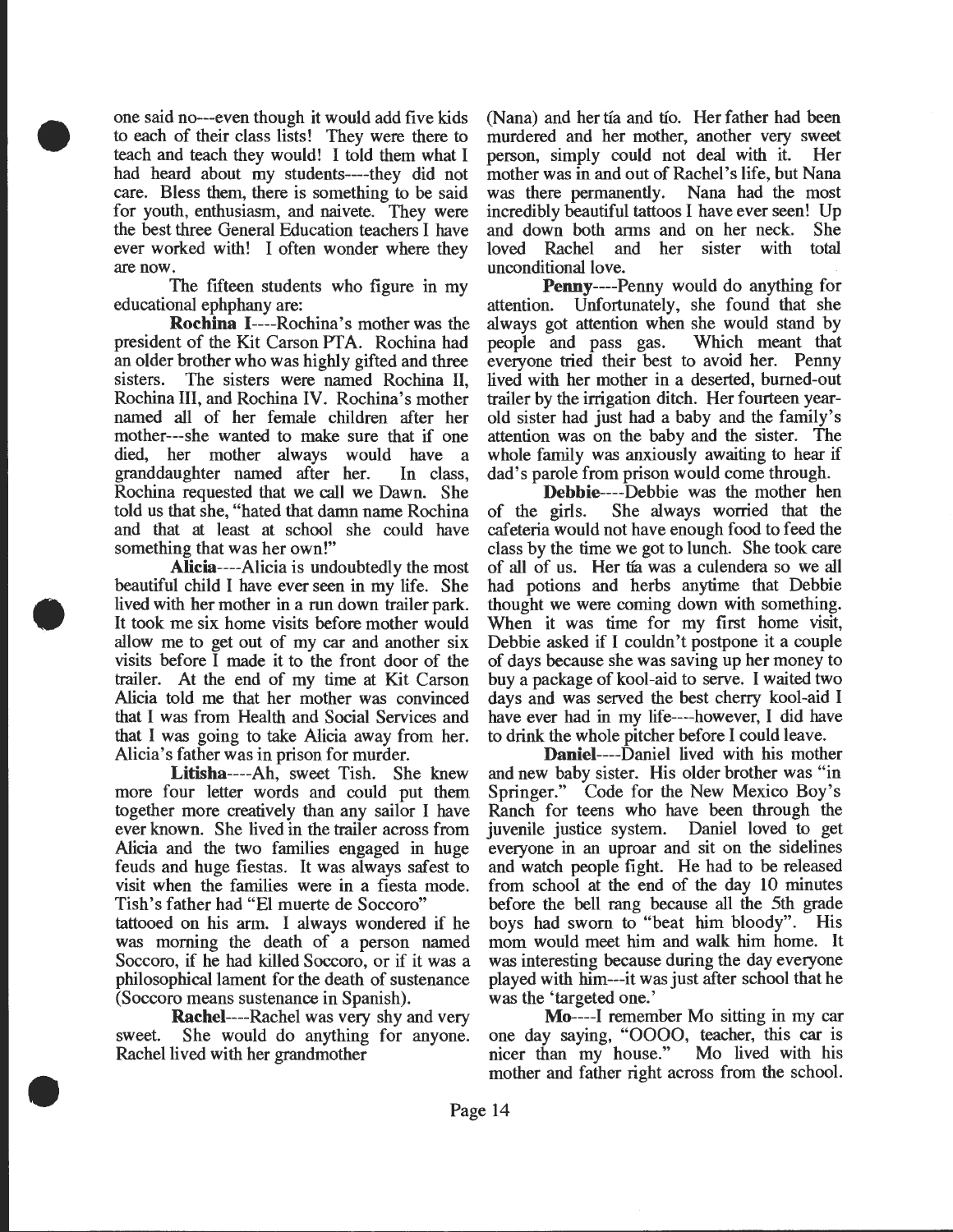Both of his parents worked very hard in a variety of jobs to make ends meet. When I wanted to move Mo out of Special Education and back into General Education his mother would not hear of it. She felt that special education would help her "hold onto him." It took many long talks to convince her that he was better off in General Education and that she would not lose him there.

•

•

•

Roberto----Roberto came from a monolingual home. He taught himself English by the time he was four by watching TV. My 'teacher sense' told me that there was something very special about Roberto, but I just wasn't sure what it was. I asked the counselor to see his testing file---only to find out that Roberto had an IQ of 120. I was furious---this kid should have been receiving GATE services! The counselor told me that 'they' believed the score was incorrect---the diagnostician had been ill the day she tested him. I insisted he be retested. Indeed, the score was incorrect---his IQ on the retest was 140. Roberto then began receiving GATE services. He is the one I have followed---only because his teachers have called over the years. He has graduated from high school and is attending UNM. He wants to be a lawyer so that he can sue the school district for not providing him with an appropriate education for the first four years of his schooling.

Ricky---Ricky was an only child who lived with his mother and father in one of the most beautiful adobes I had ever seen. It had been built by his great-great-grandfather. The family could trace their ancestry back to Spain. Dad was a janitor at a local hospital and mom stayed home and grew apples. My first fall at Kit Carson I had more apples than I knew what to do with. Ricky was so proud of the fact that his father and mother had graduated from high school.

Eddie---Eddie, Eddie, Eddie. Eddie is the only student in my 22 years in special education who has ever told me to "f--- off!" Eddie is the only student who has thrown a

chair at me. Eddie is the only student who has hit me. Eddie is the only student I believe I never reached. Eddie is the only student in 22 years in education who I worry is no longer alive. He lived with his mother, father, sixteen year-old brother, and nine year-old sister in a one bedroom travel trailer that the family moved

around the neighborhood whenever the mood struck dad. Drugs were prevalent in the family and Eddie, at the ripe age of ten, often came to school stoned. Eddie drove me crazy and broke my heart.

David---David's dad was dying the whole time I worked at Kit Carson. He went from being a robust, active person---to a person using a cane---to a person living in a wheelchair- --to a person who could not leave home. As long as he was able, David's dad came to my classroom once a week to help with art---every Friday. When it got so that he couldn't drive, he called a cab and charged it to his insurance as rehabilitation. He laughed and said he "would be dead before the insurance company found out what it was for." He loved David more than anything and David loved his father. David would tell everyone, me included, not to "talk back to our parents, because we could never tell when we might lose them."

Richard---My little gangster, Richard. My knowledge of gangs was limited in 1989 and I did not believe Richard when he talked of being "jumped in." I told him not to talk that nonsense. He just shook his head and said, "I like you, teacher, but you can be really stupid sometimes." I should have known something was going on when this sweet vivacious nine year-old kid became very quiet, secretive, and morose. I have a lot of 'wish I woulds' concerning Richard. I have a lot of guilt

Ronnie---Ronnie found my dog Julia. She was living on the playground eating trash and Ronnie brought her to me and told me to take her home and save her. He would only let me take her, however, if I promised to name her Julia. For seven years Julia was around to remind me of sweet Ronnie---always saving lizards from the other boys, always talking about wanting to be a vet'narian, always taking care of people and animals. I remember this generous little boy collecting all the leftover pizza from a pizza party we had to take home to the "people in his trailer court who were hungry."

Don---Don read and comprehended on the 9th grade level and he was in 5th grade. However, he could not physically write a word. He was one of the most frustrated students I have ever worked with. He had so much to say- --only no way to get his words down on paper. I begged for a computer, the school district sent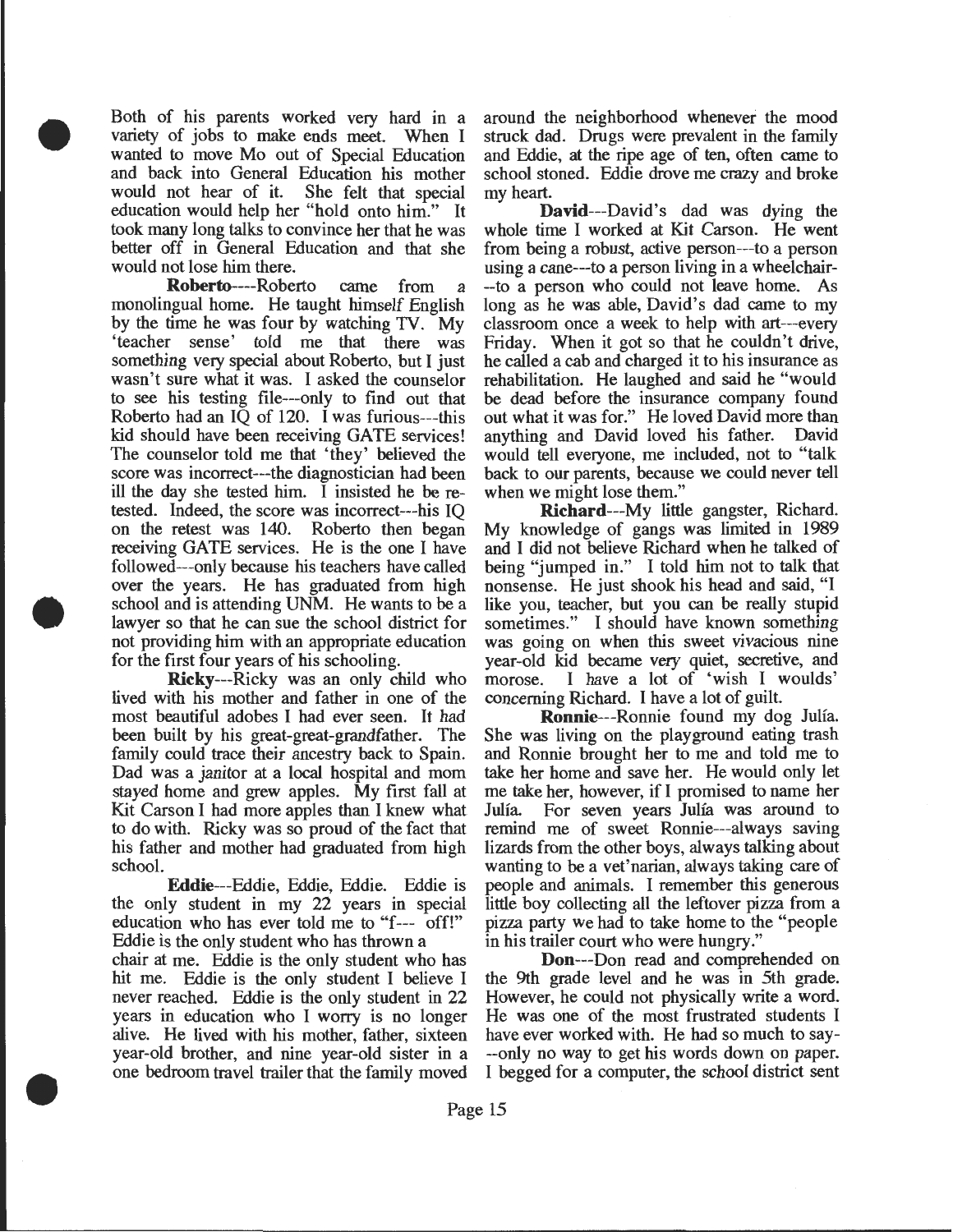a portable typewriter. Someone stole the typewriter and we were back to the pencil. Roberto had the solution. He decided that he and Don would be working pals. Don would help him read and he would write down Don's ideas and thoughts. They were a match made in heaven.

•

•

•

Memories of these fifteen students and my four young teacher friends come to me alomost daily. I remember the time we spent playing and learning together. I feel I learned so much from my time with them. I salute them all---wherever they may be.

My educational epiphany came at Kit Carson. I realized that I knew *very* little about teaching---everything I had learned in all my degrees had to be readjusted and reinvented. I watched my four new teacher friends struggle daily as well. The tricks and strategies we had all been taught or had used in the past did not work with these kids. We all had to learn how to interact with parents and families who differed from us culturally, linguistically, and economically. Everyday presented a new challenge we had not been prepared to deal with in our education classes. A nagging thought creeps in quite often now as I teach my classes-- --am I preparing students to work with children like my students at Kit Carson or am I preparing teachers like I was prepared----to work with Anglo middle class students? I remind myself on a consistent basis of my epiphany---! want my students to be prepared for diversity.

#### **REMAKING THE CULTURE OF A SCHOOL**

**by LeAnn Putney** 

In prior columns I have written about a way of looking at classroom interactions, by viewing members acting together as a culture. From this perspective, the teacher and students together establish patterns of interaction that are specific to their classroom setting. For example, in the culturally and linguistically diverse school that I highlighted, the students in the 5th grade classrooms were learning about taking responsible actions in their classroom, their school, and their community. Together as a 5th

grade community they took action to improve their communities with four different projects: a neighborhood trash clean-up, an anti-drinking and driving campaign, role-play performances in the primary classrooms, and writing a letter to the editor of their local newspaper about why students should be taking positive action in their school. Their actions make visible a particular way of learning that was shared across the 5th grade community, in which rights, respect, and responsibility were a major focus throughout the year.

Among the outcomes that these 5th grade teachers were seeking at this school was for their students to recognize injustice and intolerance in their classroom, school, and community, and to take responsible action toward promoting responsibility and social justice. However, these classroom teachers were not the only ones in the school community seeking outcomes. In this article I will look at what happens in such a school when demands for particular outcomes at the school district and state level conflict with the local classroom expectations of student outcomes.

In many classrooms in California, where children who are classified as speaking limited English are often the majority, life as the teachers and students knew it one year ago has dramatically changed. In reaction to the passage of the English for the Children initiative in June, many school districts have effectively outlawed bilingual education by adopting English-Only prescriptive curriculum materials. While school administrators in some districts are maintaining the course of effective bilingual education in spite of the initiative, others are telling teachers that they may not use a language other than English in their classrooms. Many of the teachers in the districts that are interpreting the initiative as a call for English Only feel that they are being forced to adhere to a curriculum that does not meet the needs of their students. Such is the case with the 5th grade classrooms we met earlier, where many of the students had been learning in inquiry-based, project oriented classrooms, with teachers who valued and utilized students primary languages as cultural resources for learning. At a public meeting attended by over 600 protesting parents and their childrens' teachers, the local school board announced adoption of a prescriptive curriculum